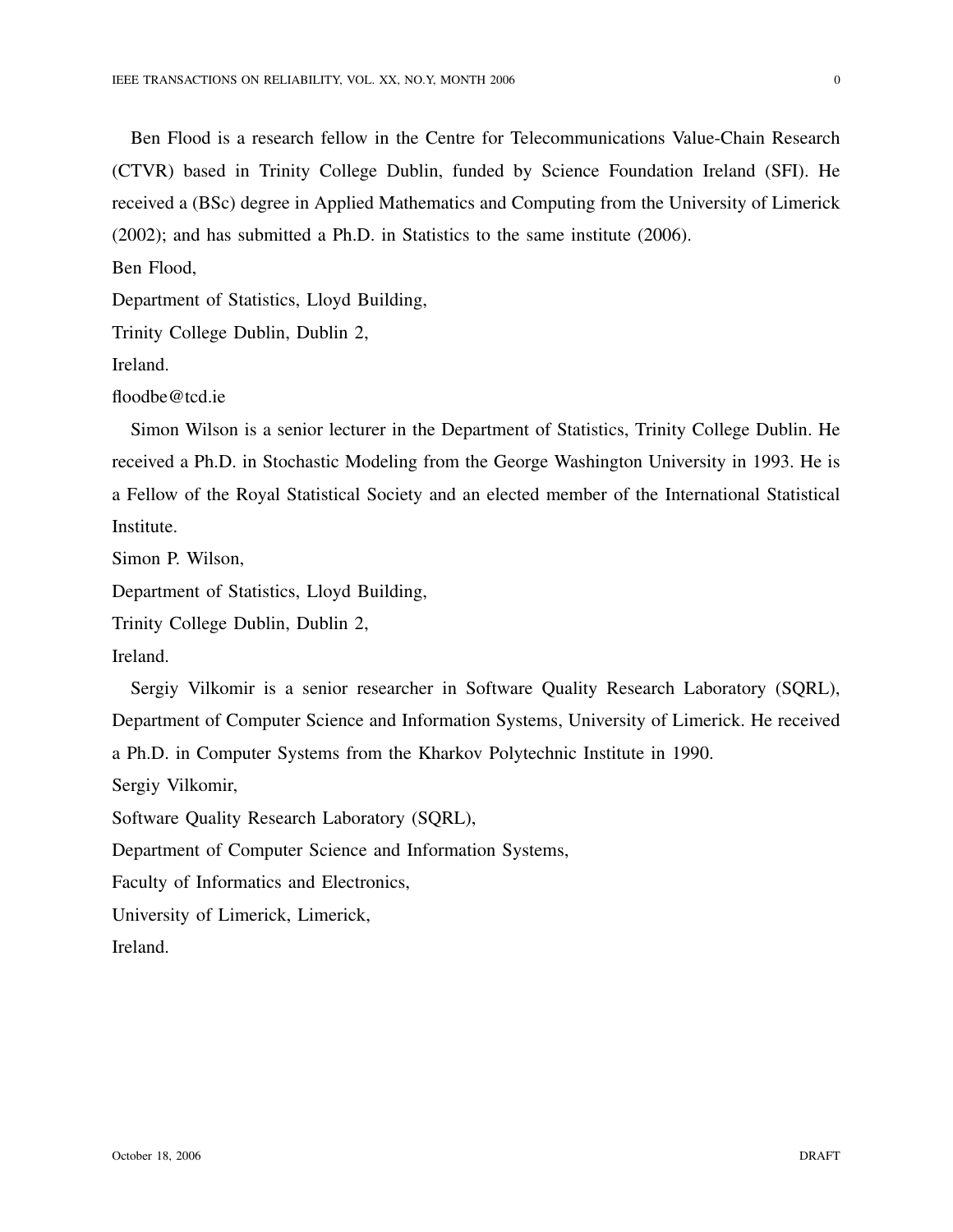# Propagation of Uncertainty Through a Segregated Failure Model

Ben Flood, Simon P. Wilson, and Sergiy Vilkomir

This work was supported by grants from Science Foundation Ireland (SFI).

B. Flood (floodbe@tcd.ie) and S.P. Wilson are with the Centre for Telecommunications Value-Chain Research (CTVR), Department of Statistics, Trinity College Dublin, Ireland.

S. Vilkomir is with the 1Software Quality Research Laboratory (SQRL), Department of Computer Science and Information Systems, University of Limerick, Limerick, Ireland.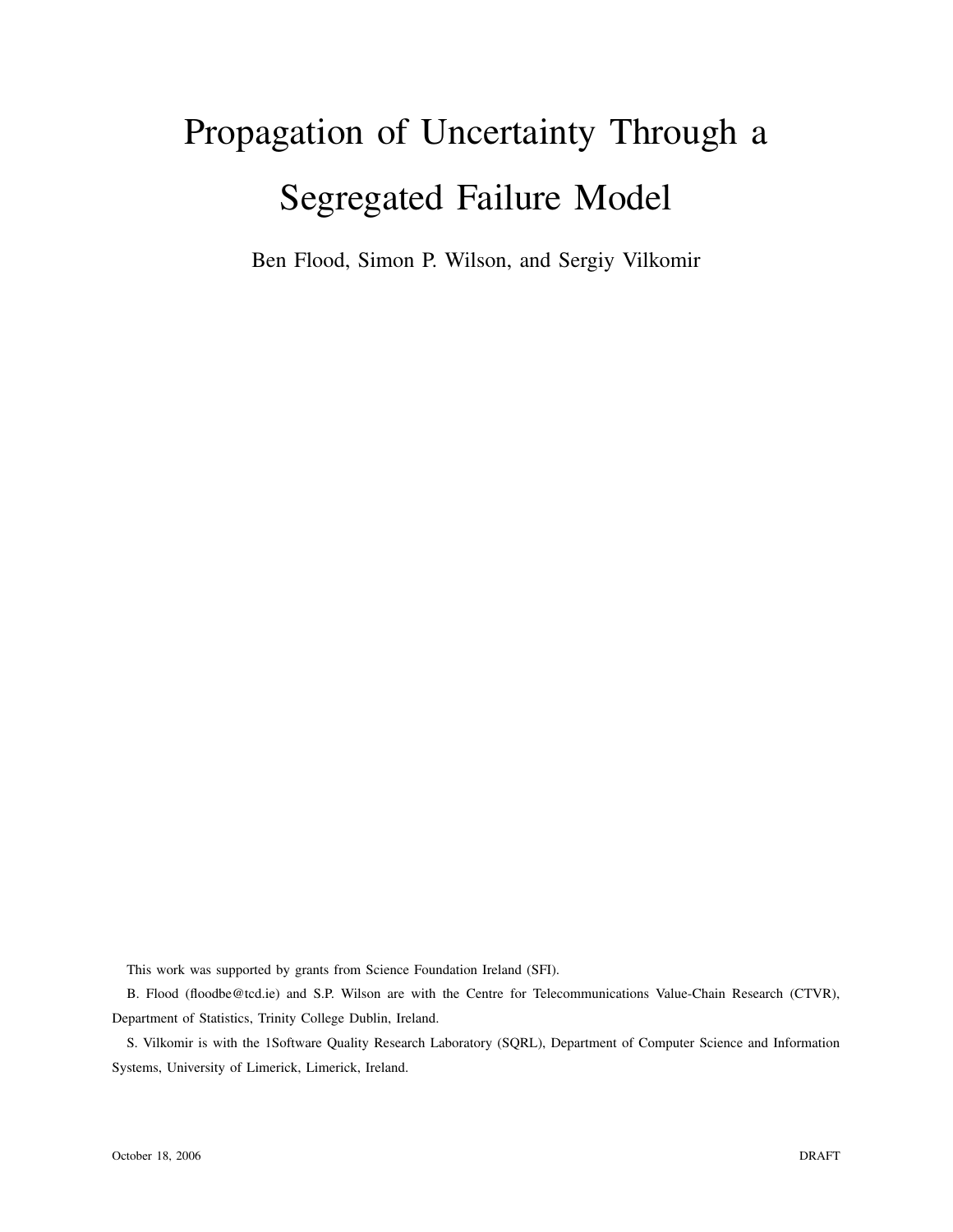# Propagation of Uncertainty Through a Segregated Failure Model

## Index Terms

Bayesian Networks, Decision Theory, Segregated Failures Model.

# I. SUMMARY AND CONCLUSIONS

This paper takes a recently published segregated failures model that gives a single figure for the availability for a system, and generates a predictive distribution for the availability for the system. The predictive distribution is generated in a practical way by modelling the system using a Bayesian network. The predictive distribution is then used to make two decisions, the first a qualitative decision, and the second an optimisation over a continuous decision space.

Reliability models are often criticised because the observed reliability of a system does not match the predicted reliability. This work is useful because it allows the generation of predictive distributions, which model the uncertainty in the prediction of reliability. This can be used to determine if the predicted reliability was incorrect due to the use of an incorrect model or due to variability inherent to the system under study. Further to this, the predictive distribution can be used to place reliability predictions under uncertainty into a formal decision-theoretic framework.

## II. INTRODUCTION

Quantification of uncertainty in mathematical models is essential to decision making. This paper uses a Bayesian Network approach to combine data with expert knowledge to quantify the uncertainty of the input parameters of an availability model. The data and expert knowledge are combined in such a way that the uncertainty in the parameter values can be propagated through the mathematical availability model to generate a predictive distribution of the behaviour of the system. It is shown how this prediction can in turn, with minimal effort, be incorporated into a decision-making framework.

The system under study here is designed such that, when it fails, several recovery levels can be applied. Some recovery procedures will be fast, but of limited application. Others may be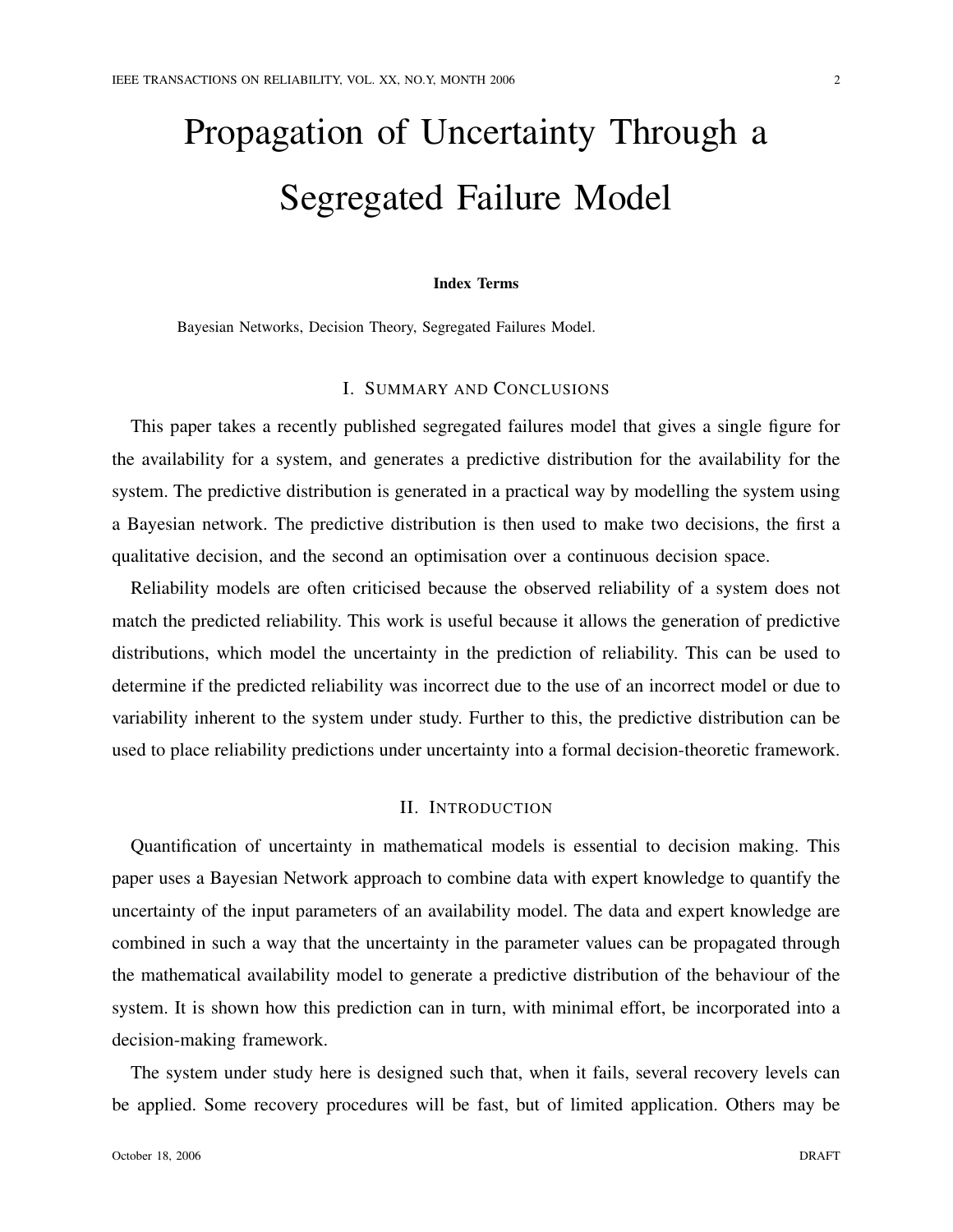slow, but applicable to a wider range of failures. A *recovery strategy* is a schedule of how the recovery procedures will be applied. A recovery strategy can be divided into several *levels*, each of which involves a separate recovery procedure.

In a fixed recovery strategy, the order in which the recovery procedures will be applied is specified in advance. One choice of recovery strategy is to apply the recovery level that takes the shortest amount of time first. If the system is not restored in that recovery level, then the next fastest recovery level is applied. The first few recovery levels can usually be applied automatically. The final recovery procedure, usually involving manual repair or replacement, is guaranteed to restore the system. For specific hardware failures it may be diagnosed that automatic recovery levels are not likely to be successful. In this case, all intermediate levels can be omitted and the final recovery level may be applied. An example is the Lucent Technologies Reliable Clustered Computing (RCC) product [1]. The RCC product incorporates various recovery strategies to guarantee availability of commercial telecommunications systems.

There is a considerable literature on availability estimation in the situation where system parameters are known; our work is motivated by the recent model proposed in [2] and [3]. In this paper we address the situation where the value of some of the system parameters are unknown, but that some knowledge of this uncertainty is available. The uncertainty about parameter values is quantified and subsequently modelled by probability distributions.

The number of parameters of a system can be large and these parameters can be related in complicated ways. In order to predict the availability of a system with variable behaviour, a probability model on the parameters must be defined that takes account of the relationships between parameters. A common technique in stochastic modelling for this situation is the use of graphical models to specify the relationships between variables [4]. A Bayesian Network (BN) is a type of graphical model. The advantages of using BNs is that they facilitate the clear specification of the relationships between system parameters, and they also lead to significant computational savings when implementing statistical inference. The versatility of BNs is becoming increasingly recognised in the field of reliability [5]–[9]. BNs are also seeing increasing use in other fields, such as the modelling of genetics [10] and financial systems [11].

This paper is structured as follows. Section III describes the segregated failure model for availability prediction we discuss and introduces the example system. Section IV models the example system as a random process. Section V introduces BNs, and shows how to simulate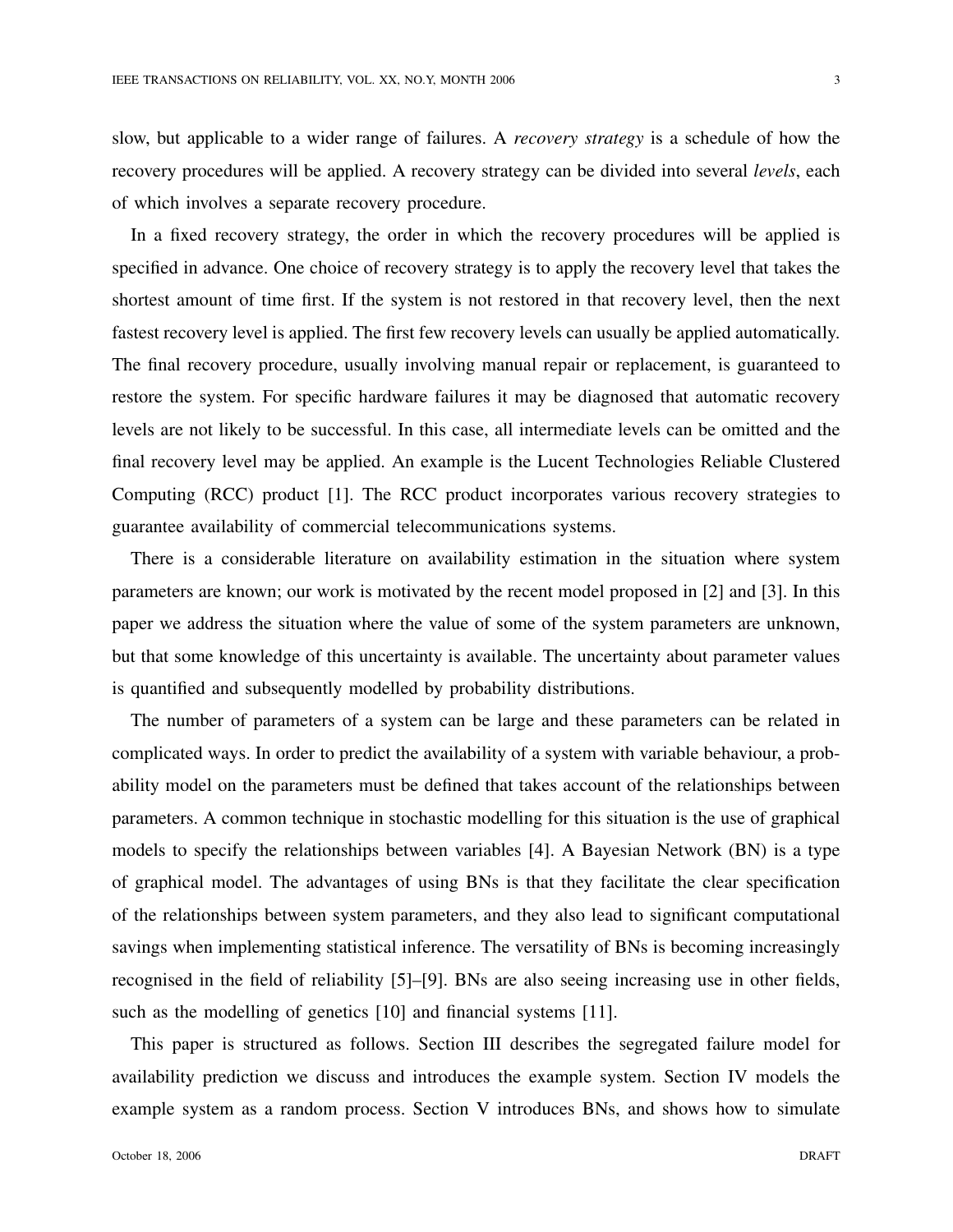the predictive distribution of the downtime of the system using the BN for the example system. Section VI incorporates the information from observed data into the model, again updating the predictive distribution. Section VII gives examples of the use of the BN for the RCC system as a decision making tool. Section VIII provides a discussion and some concluding remarks.

## III. SEGREGATED FAILURE MODEL

#### *A. Model description*

Denote the set of all possible types of failures of the system by  $\vec{F}$ . If a failure occurs in the system, and recovery level  $j$  is applied, then we say that the failure was *served* at level  $j$ . Each consecutive recovery level can either succeed or fail when applied. Denote the set of failures that are served a level j by  $F_j \subseteq F$ . The recovery levels are applied consecutively, so  $f \in F_j$ implies  $\Rightarrow$   $f \in \mathbf{F}_l$ ,  $0 < l < j$ .

A failure f is said to be of type j if and only if recovery level j is the lowest level that will successfully recover the system from f. Denote the set of failures of type j by  $F_{type_j}$ . Then  $F_{type_j} \subseteq F_j$ . The sets  $F_{type_j}$  partition F, i.e.,

$$
\boldsymbol{F} = \cup_{j=1}^k \boldsymbol{F}_{type_j}.
$$

and

$$
\forall j, l : 1 \leq j, l \leq k,
$$
  

$$
\mathbf{F}_{type_j} \cap \mathbf{F}_{type_l} = \emptyset.
$$

There are three possible outcomes if a failure is served at level  $j$ . The first outcome is that the failure is recovered. The conditional probability that a failure is recovered at level  $j$ , given that it is served at level j, is denoted  $p_{rec_j}$ , i.e.,

$$
p_{rec_j} = \text{Prob}[f \in \mathbf{F}_{type_j} \mid f \in \mathbf{F}_j].
$$

The second outcome is that the system is not recovered and no specific hardware failure is identified by the recovery level. In this situation the recovery level  $j + 1$  is applied. The conditional probability of applying the next recovery level, given that recovery level  $j$  has been applied, is denoted  $p_{next_j}$ , i.e.,

$$
p_{next_j} = \text{Prob}[f \in \mathbf{F}_{j+1} \mid f \in \mathbf{F}_j].
$$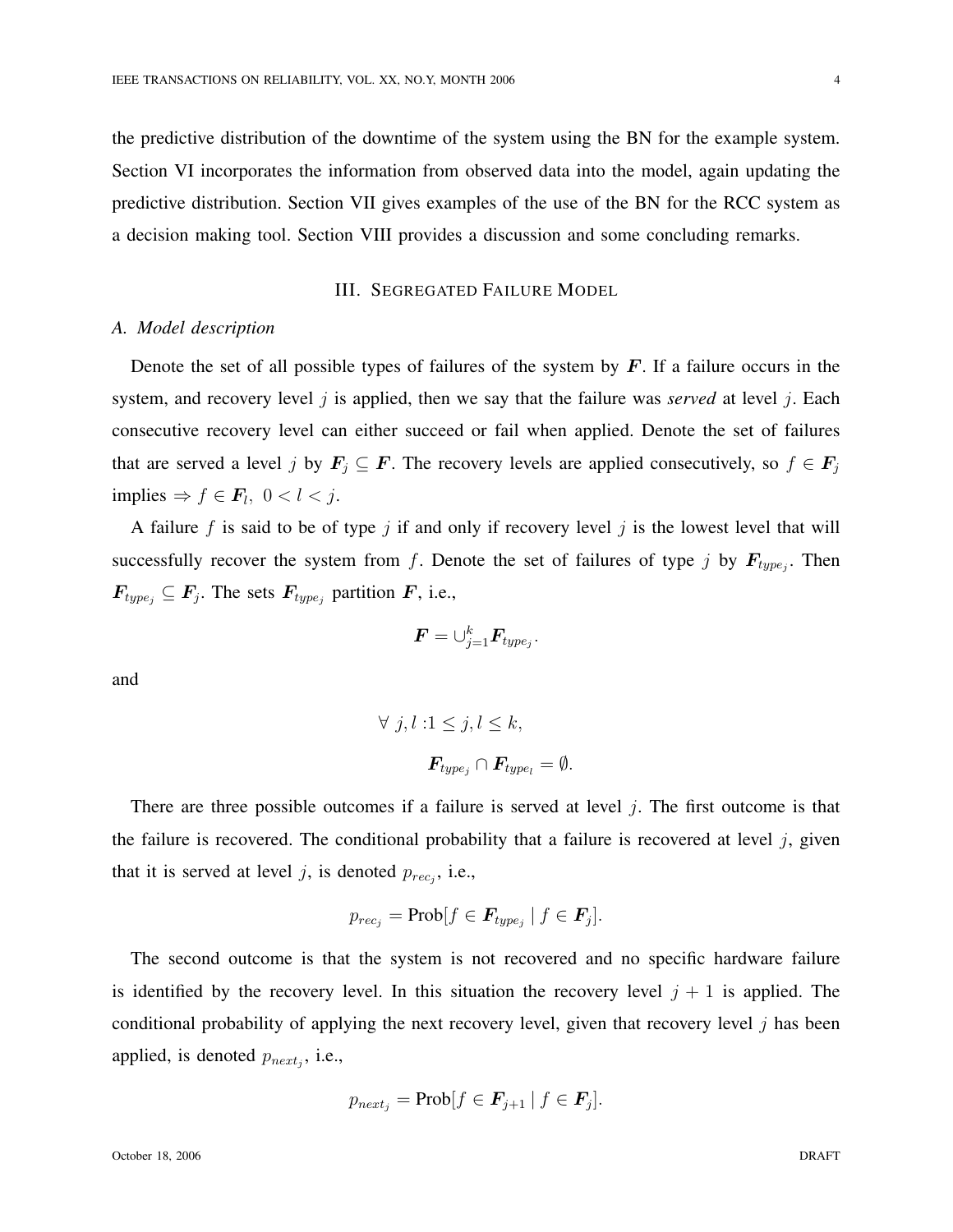The third outcome is that the system is not recovered and some specific hardware failure is identified, making manual repair or replacement necessary. Manual repair or replacement are performed at the last recovery level. The probability that the manual repair or replacement recovery level is applied, given that recovery level j has been applied, is denoted  $p_{last_j}$ , i.e.,

$$
p_{last_j} = 1 - p_{rec_j} - p_{last_j}.
$$

Probability  $p_{rec_j}$  is defined for  $1 \leq j \leq k$ , while  $p_{next_j}$  and  $p_{last_j}$  are only defined for  $1 \leq j \leq k - 1$ . It is assumed that the final recovery level always recovers the system, thus  $p_{rec_k} = 1$ . For consistency we fix  $p_{last_k} = p_{next_k} = 0$  and  $p_{last_{k-1}} = 0$ .

There exist failures that can be escalated to the final recovery level before applying recovery level 1. Denote the probability that a failure will be escalated to the last recovery level before applying level 1 as  $p_{last_0}$ , and its complement as  $p_{next_0} = 1 - p_{last_0}$ .

The rate of all failures is denoted  $\lambda$ . The amount of time it takes to apply recovery level j is denoted  $\tau_j$ . The reciprocal of  $\tau_j$ ,  $\mu_j = 1/\tau_j$ , is referred to as the restoration rate.

Fig. 1 shows the diagram of the system and its parameters given in [2].



Fig. 1. Classifying failures into  $k$  types [2]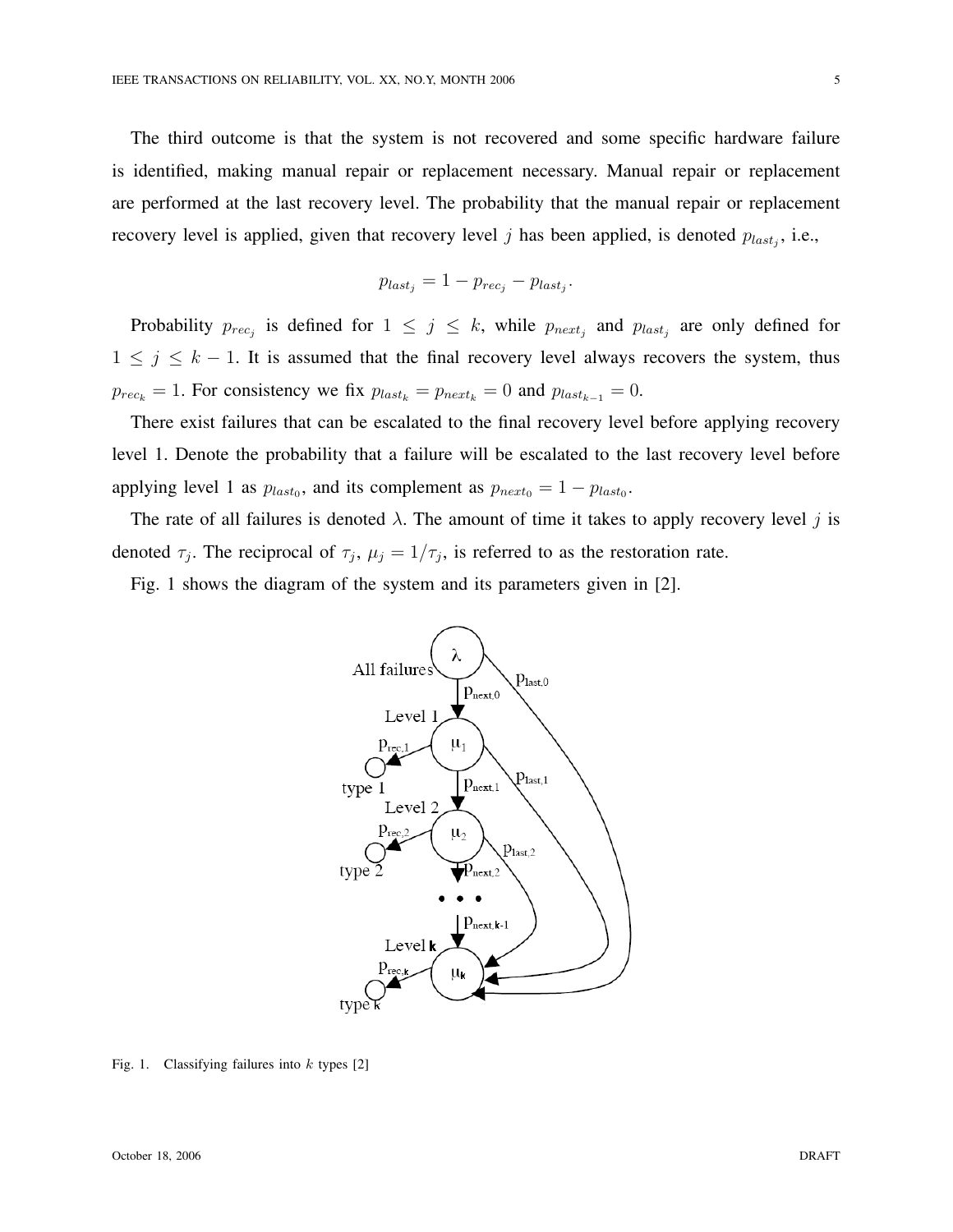Every recovery level is described by  $(\mu_j, p_{rec_j}, p_{next_j}, p_{last_j})$ . A system with k recovery levels is described by  $4k+2$  parameters,  $(\lambda, p_{next_0}, (\mu_j, p_{rec_j}, p_{next_j}, p_{last_j})_{j=1}^k)$ .

## *B. Model Evaluation*

The probability that a failure is of type 1 is evaluated by

$$
p_{type_1} = p_{rec_1} p_{next_0}.\tag{1}
$$

The probability that a failure is of type j,  $1 < j < k$ , is evaluated as

$$
p_{type_j} = p_{rec_j} \left( \prod_{l=1}^{j-1} p_{next_j} \right) p_{next_0}.
$$
 (2)

For the failures that will only be recovered by the final recovery level  $k$ , the probability is calculated as  $\overline{a}$  $\mathbf{r}$ !<br>}

$$
p_{type_k} = \left( p_{last_1} + \sum_{j=2}^{k-1} \left\{ p_{last_j} \prod_{l=1}^{j-1} p_{next_l} \right\} + \prod_{l=1}^{k-1} p_{next_l} \right) \tag{3}
$$

$$
\times p_{next_0} + p_{last_0},\tag{4}
$$

or simply

$$
p_{type_k} = 1 - \sum_{j=1}^{k-1} p_{type_j}.
$$
\n(5)

The rate of all failures is denoted  $\lambda_{type_j}$  and is calculated the product of the overall failure rate  $\lambda$  and the probability of a failure of that type,  $p_{type_j}$ , i.e.,

$$
\lambda_{type_j} = \lambda p_{type_j}, \ j = 1, \ldots, k.
$$

The amount of time it takes to recover a failure of type j is denoted  $\tau_{type_j}$ . The service time, denoted  $\tau_j$ ,  $j = 1, \ldots, k$ , is the time it takes to perform recovery level j. The total recovery time should include the service time,  $\tau_j$ , and the recovery time spent on the previous recovery levels, i.e.,

$$
\tau_{type_j} = \sum_{l=1}^j \tau_j.
$$

Denote the expected downtime due to failures of type  $j$  in a year as  $t_{d_j}$ . Thus

$$
t_{d_j} = \lambda_{type_j} \tau_{type_j}.
$$

Hence, the expected total downtime of the system is  $T_d = \sum_{i=1}^{k} T_i$  $_{j=1}^{\kappa}\,t_{d_j}.$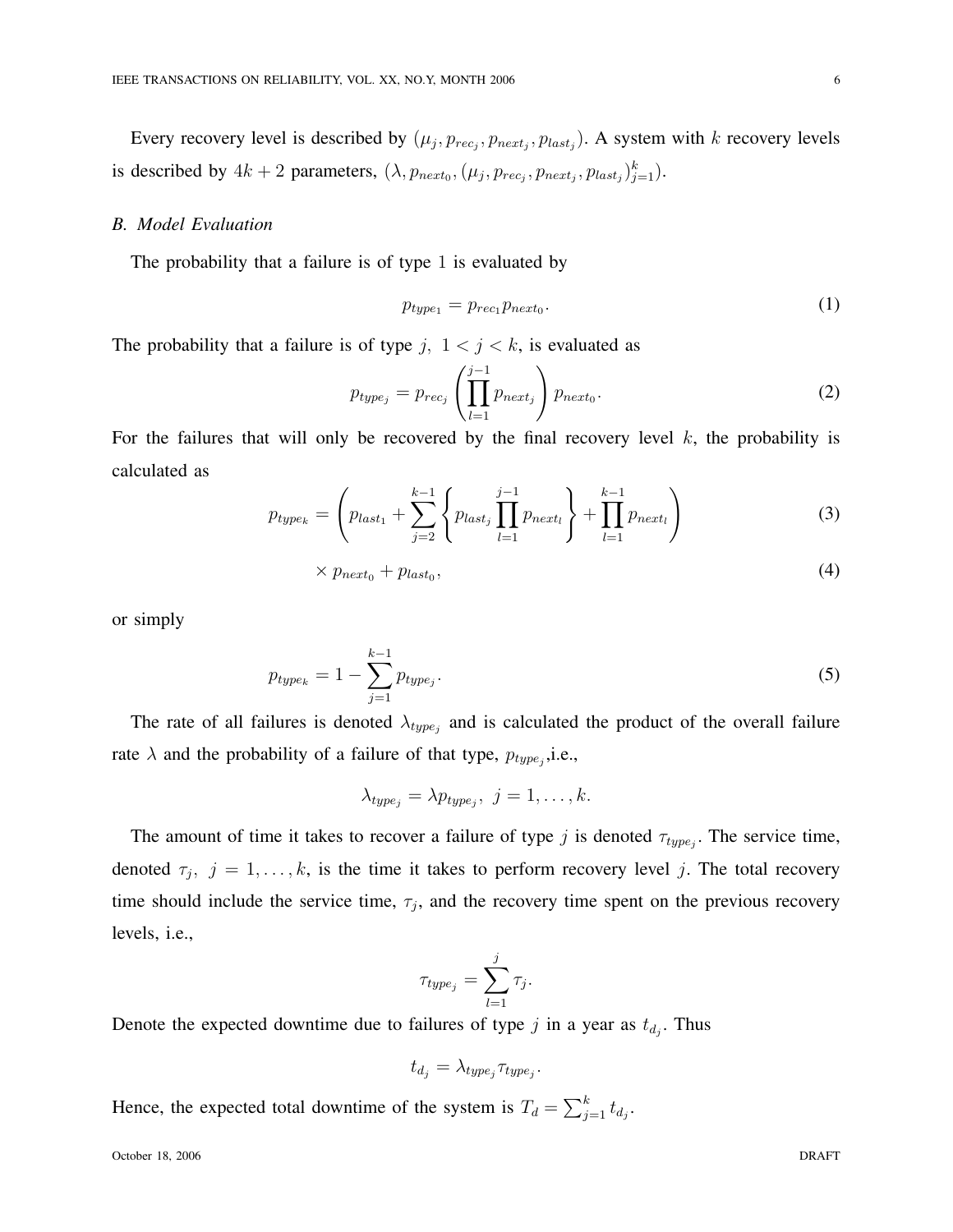#### TABLE I

FAILURE PARAMETER VALUES

| Param.        | Value       |  |  |
|---------------|-------------|--|--|
| λ             | 8 per year  |  |  |
| $\tau_1$      | 2 minutes   |  |  |
| $\tau_2$      | 5 minutes   |  |  |
| $\tau_3$      | 30 minutes  |  |  |
| $\tau_4$      | 240 minutes |  |  |
| $c_{\alpha}$  | 0.99        |  |  |
| $c_1$ - $c_3$ | 0.9         |  |  |

## *C. Example: Reliable Clustered Computing (RCC)*

An RCC system is a collection of connected processors. The sequence of recovery levels considered are:

- 1) A switch-over from a failed active node to a spare node.
- 2) An automatic processor restart.
- 3) Reload data from disk, followed by an automatic processor restart.
- 4) Manual processor repair.

The parameter values for the model are shown in Table I. The model used in [2] specifies the parameters  $p_{last_i} = 0$ ,  $1 \le j \le k$ . For this system, serious hardware failures are only diagnosed before applying the procedure of level 1 (i.e., at level 0). The ability of a recovery level to successfully restore a failure is called a *coverage factor*. The coverage factor for a recovery level j is the proportion of failures at level j that will be fixed by recovery level j. The coverage factors  $c_1$ ,  $c_2$ , and  $c_3$  are the proportion of processor recoveries after switchover, processor restart, and restart with data reload, respectively. The value  $1 - c_a$  is the proportion of failures that impact all processors in the RCC, requiring a manual repair. Hence,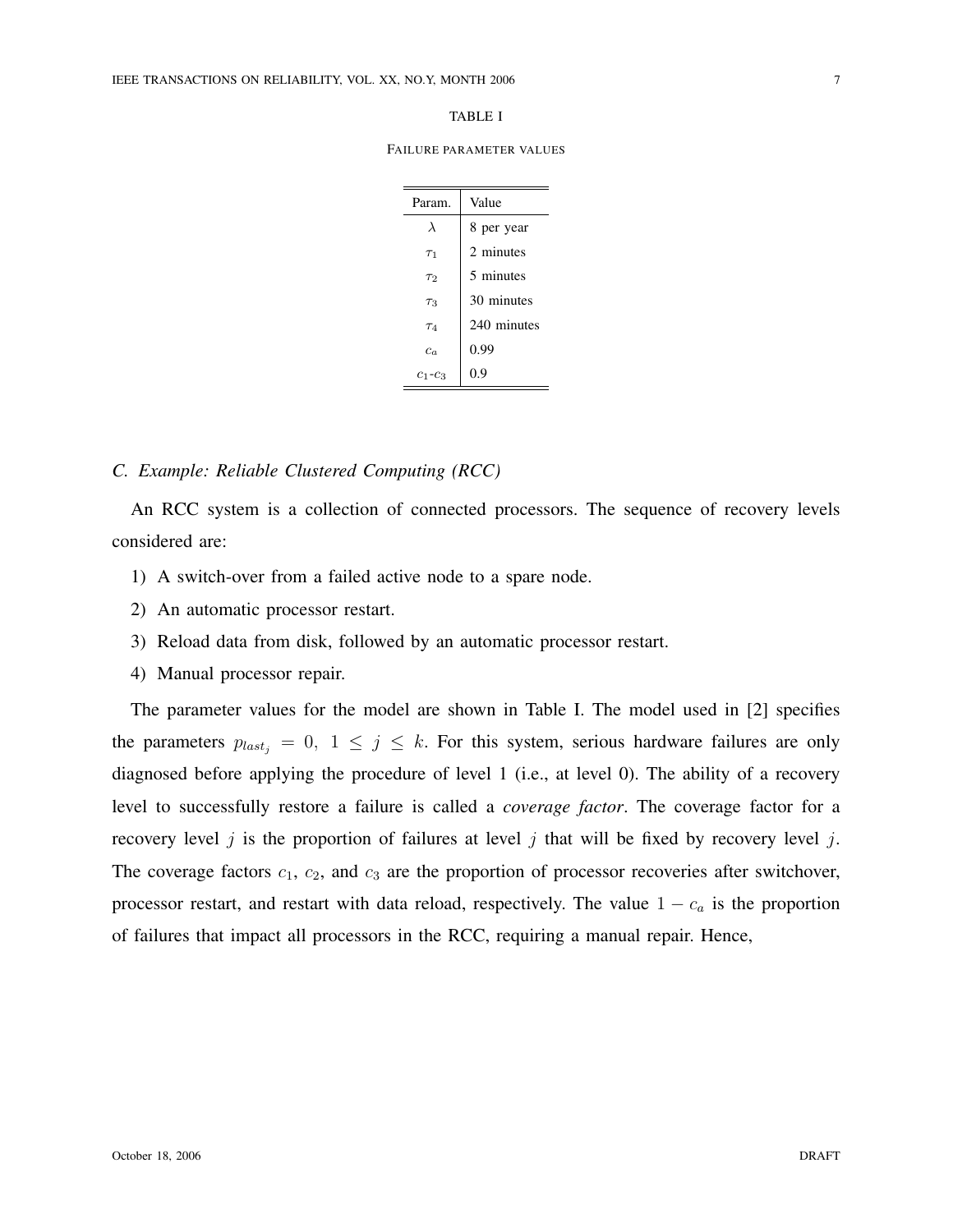$$
p_{type_1} = c_1 c_a, \text{ from (1)}
$$
  
\n
$$
p_{type_2} = c_2 (1 - c_1) c_a \text{ and}
$$
  
\n
$$
p_{type_3} = c_3 (1 - c_1) (1 - c_2) c_a, \text{ from (2)}
$$
  
\n
$$
p_{type_4} = ((1 - c_1) (1 - c_2) (1 - c_3) c_a + 1 - c_a), \text{ from (3)}.
$$

# IV. MODELLING SYSTEM VARIATION

#### *A. Stochastic Model*

The downtime of most systems is inherently variable. It may be true that for a given computer system, the same operations will produce the same results every time. Nevertheless, failures are still governed by a random process – the usage profile of the system. Modelling the variability of the system allows us to assign a probability that the system will fail the availability requirements.

We assume that failures occur as a Poisson process with rate  $\lambda$  per year. Failures can only occur when the system is not recovering. We assume that the proportion of time in recovery compared to the total time we are interested in is small, hence the number of failures in a year v is Poisson distributed with mean  $\lambda$ :

$$
v \,|\, \lambda \sim \text{Poisson}(\lambda),
$$

where  $v|\lambda$  is defined to be the distribution of v conditional on knowing the value of  $\lambda$ .

Recovery levels  $1, \ldots, k - 1$  (the first 3 in our example) are automated, and thus likely to be reasonably stable processes with negligible variance in completion time, and the  $\tau_j$ ,  $j =$  $1, \ldots, k - 1$ , will be assumed to be constant. The manual recovery level, however, is likely to take a variable length of time to complete. Let  $t_{k_i}$  be the  $i^{\text{th}}$  observed completion time for recovery level k. It will be assumed that given the parameters  $\tau_{k}$  m and  $\tau_{k}$  o,  $t_{k_i}$  follows a Gaussian normal distribution, i.e.,

$$
t_{k_i} \mid \tau_k \cdot m, \tau_k \cdot \sigma \sim \mathcal{N}(\tau_k \cdot m, \tau_k \cdot \sigma^2), \tag{6}
$$

truncated at zero. Although the Gaussian distribution is used here, it is trivial to replace this with an alternative distribution.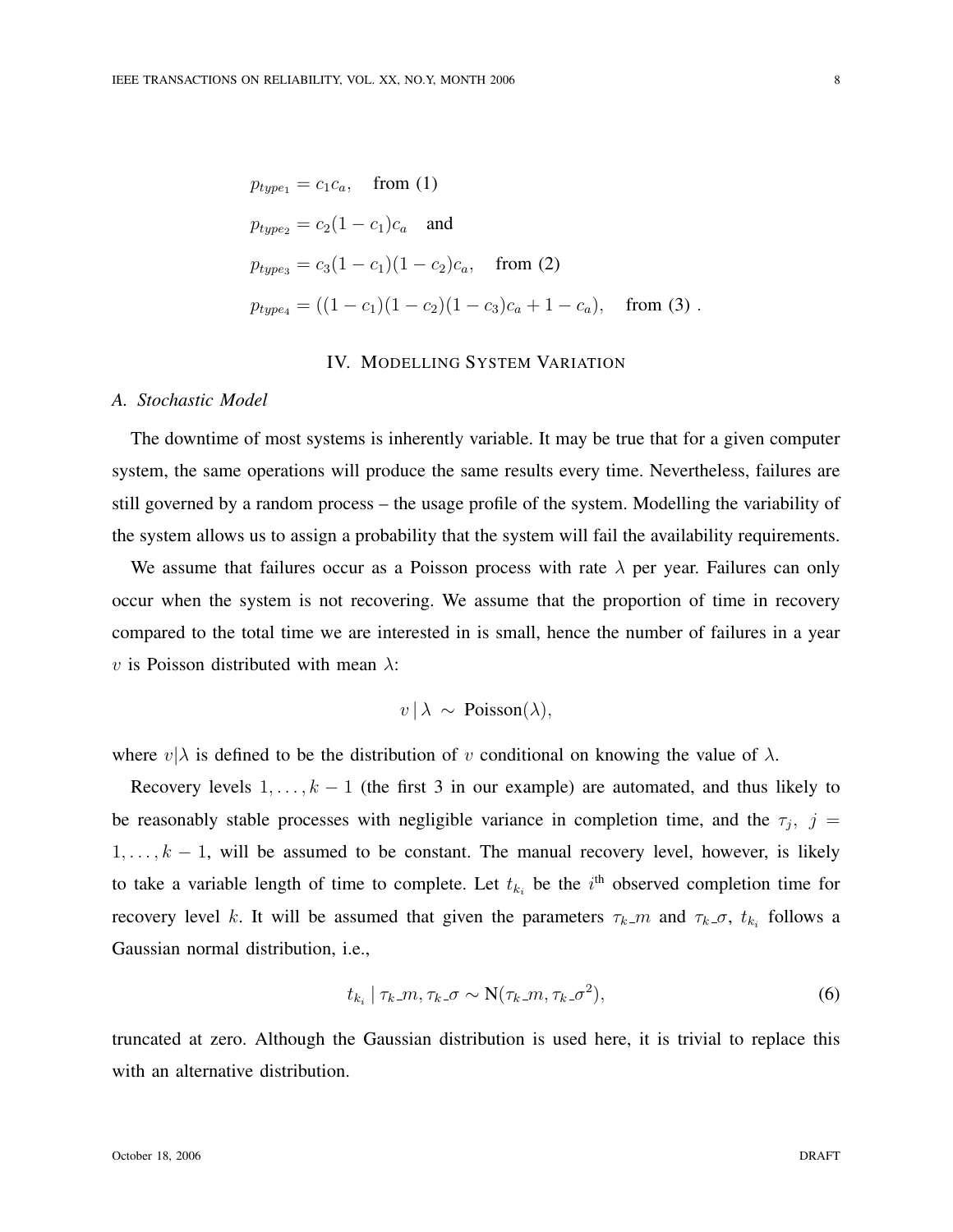## V. BAYESIAN NETWORKS

## *A. Graphical Representation of Probability Distribution*

Bayesian networks (BNs) are a representation, via a directed acyclic graph, of the dependencies between a set of random variables [12]. The network represents causal relationships between the variables. There is one node for each variable and a directed edge from node  $A$  to node  $B$ represents that the variable at node  $A$  "causes" what happens to the variable at node  $B$ ; more concretely, the probability distribution of the variable at  $B$  is a function of the value of that at node A. A key property of the BN is that the joint probability distribution of all the variables in a network can be decomposed. For a set of n random variables  $X_1, \ldots, X_n$  in a network, the joint probability distribution is:

$$
p(x_1, \ldots, x_n) = \prod_{i=1}^n p(x_i \mid \text{parents of } x_i), \tag{7}
$$

where a parent of  $X_i$  is a variable whose node has an edge that goes to the  $X_i$  node. Fig. 2 shows the Bayesian network of the joint distribution of the subset of the system corresponding to the first recovery level. Rectangular nodes are used to represent constant parameters. This graph assumes that the values of the parameters are known exactly. In practice this will not always be true, and, following the usual Bayesian approach, prior distributions for the parameters about which uncertainty exists must be specified.

#### VI. INCORPORATING DATA

## *A. Including Data in the BN*

As data are observed, the uncertainty about the parameter values would be expected to decrease. Bayes' theorem provides us with a convenient formula to update our uncertainty upon observation of data. Let  $v$  be the predicted number of failures in the system for the next year. Let  $(v_1, v_2, \ldots, v_{n_v})$  be observations of the number of failure in a year in  $n_v$  systems. Using the structure of the BN, and Equation (7), the joint distribution of  $(v_1, v_2, \ldots, v_{n_v})$ , v and  $\lambda$  is

$$
p(v_1, v_2, \dots, v_{n_v}, v, \lambda)
$$
  
=  $p(v \mid \lambda) \prod_{i=1}^{n_v} p(v_i \mid \lambda) p(\lambda \mid \lambda_m, \lambda_m)$ .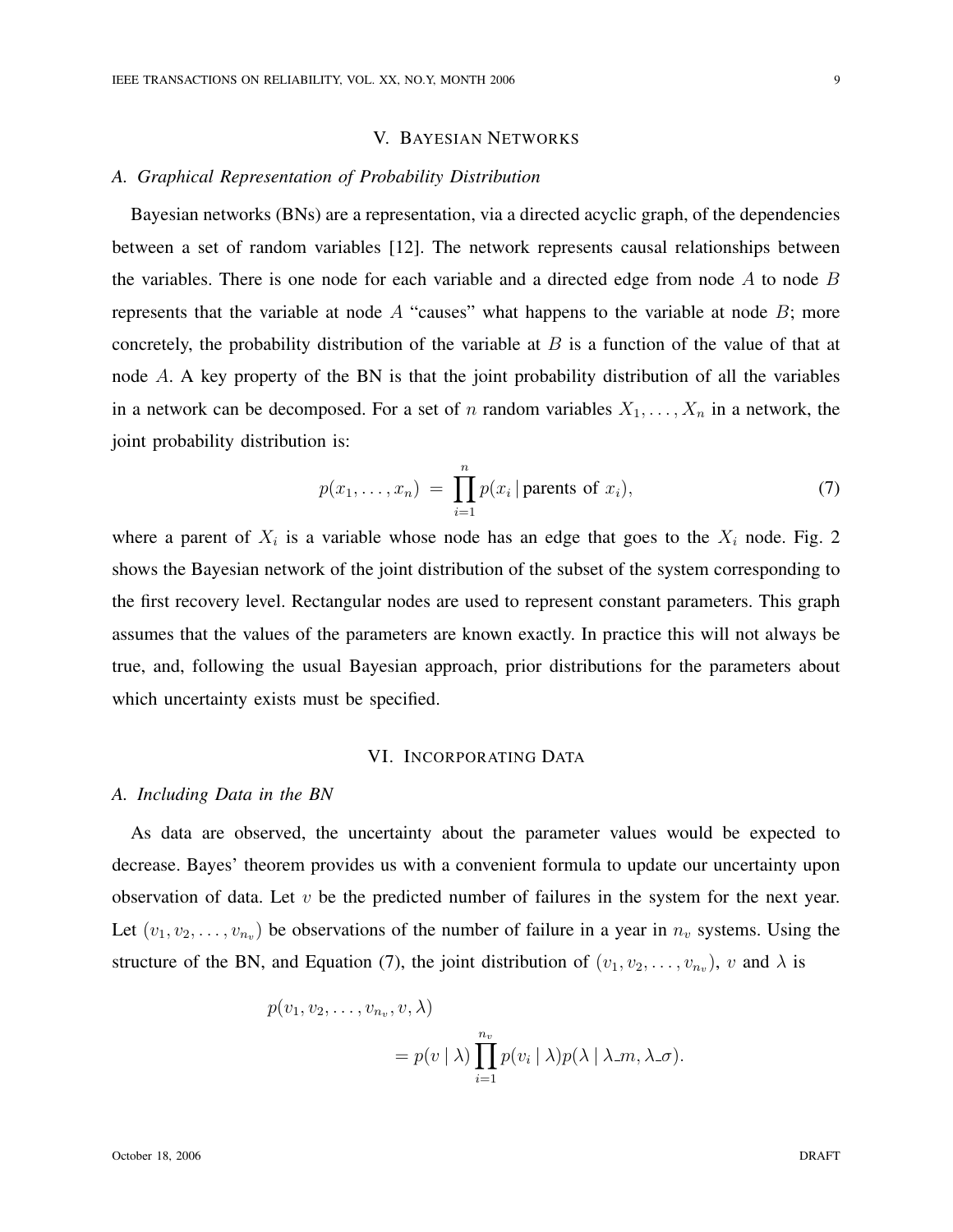

Fig. 2. The BN describing the variability of the subset of the system corresponding to failures of type 1. The BN includes uncertainty about  $\lambda$ , but assumes perfect knowledge about  $p_{type_1}$  and  $\tau_{type_1}$ . The prior parameters are constant and so are represented by rectangular nodes.

Using Bayes' rule, the probability distribution of v given  $v_1, \ldots, v_{n_v}$  is then proportional to R  $p(v | \lambda) \prod_{i=1}^{n_v}$  $\sum_{i=1}^{n_v} p(v_i \mid \lambda) p(\lambda \mid \lambda \_m, \lambda \_sigma) d\lambda.$ 

The BN can be extended to have one node for each observation  $i = 1, \ldots, n_v$ . A more tidy way to represent the data is to use a shaded rectangular node, symbolising that more than one observation of the same system attribute is represented.

Fig. 3 shows the subgraph with multiple observations. To simulated from this graph, first samples must be drawn from the posterior distribution of  $\lambda$ , then samples can be drawn from  $p(v | \lambda)$ . Depending on the form of the chosen prior distribution and the form of the likelihood function, sometimes the posterior distribution can be found in closed form. If that is not the case, there are alternative methods. For this work, adaptive rejection metropolis sampling (ARMS) was used to simulate from all posterior distributions. This was implemented using the arms [13] software package for R [14].

## *B. Reliable Clustered Computing using the Complete BN*

Assume also that  $n_{\tau_k}$  observations of repair times for the  $k^{\text{th}}$  level are observed. This example uses four recovery levels, so  $k = 4$ . The full BN for the RCC system with four recovery levels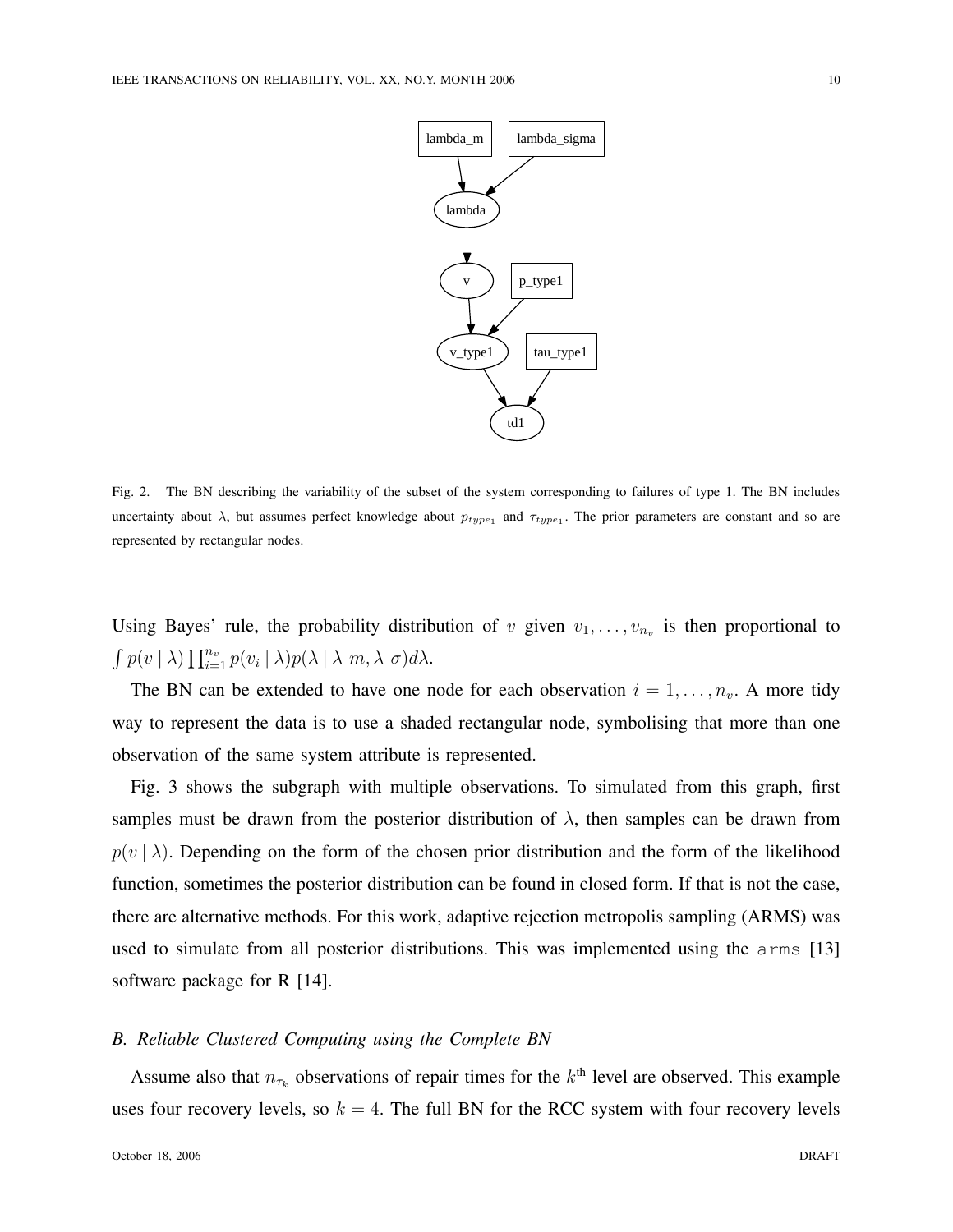

Fig. 3. BN including  $n_v$  observations of annual number of failures,  $(v_1, v_2, \ldots, v_{n_v})$ , and prior uncertainty for  $\lambda$ . The data is represented by a rectangular shaded node to make the graph more tidy.

is given in Fig. 4.

The graph in Fig. 4 can be used to simulate the system, by which we mean simulate from the joint distribution of all the random variables in the system:

$$
p(c_a, c_1, c_2, c_3, p_{type_1}, p_{type_2}, p_{type_3}, p_{type_4}, \lambda, \lambda_m, \lambda_{-\sigma},
$$
  
\n
$$
v, v_1, v_2, \ldots, v_{n_v}, v_{type_1}, v_{type_2}, v_{type_3}, v_{type_4},
$$
  
\n
$$
\tau_4-\mu, \tau_4-\sigma, \tau_{4_1}, \tau_{4_2}, \ldots, \tau_{4_{v_{type_4}}}, t_{d_1}, t_{d_2}, t_{d_3}, t_{d_4}, T_d)
$$
  
\n
$$
\propto p(p_{type_1} \mid c_a, c_1) p(p_{type_2} \mid c_a, c_1, c_2) \times
$$
  
\n
$$
p(p_{type_3} \mid c_a, c_1, c_2, c_3) p(p_{type_4} \mid c_a, c_1, c_2, c_3) \times
$$
  
\n
$$
p(\lambda \mid \lambda_m, \lambda_{-\sigma}) p(v \mid \lambda) \times
$$
  
\n
$$
p(v_{type_1} \mid p_{type_1}, v) p(v_{type_2} \mid p_{type_2}, v) \times
$$
  
\n
$$
p(v_{type_3} \mid p_{type_3}, v) p(v_{type_4} \mid p_{type_4}, v) \times
$$
  
\n
$$
p(\tau_4-\mu \mid \tau_4-\mu_m, \tau_4-\mu_{-\sigma}) p(\tau_4-\sigma \mid \tau_4-\sigma_m, \tau_4-\sigma_{-\sigma}) \times
$$
  
\n
$$
\left(\prod_{i=1}^{v_{type_4}} p(\tau_{type_4}, \mid \tau_4-\mu, \tau_4-\sigma)\right).
$$

The procedure for sampling from this joint distribution is to draw samples of the variables that only depend on constants first, and then draw samples from the variables that depend on those, and so on. The only difficulty in this case arises from the fact that  $\tau_4 \mu$  and  $\tau_4 \sigma$  are both linked to the constant values  $\tau_{4_1}, \tau_{4_2}, \ldots, \tau_{4_{n_{\tau_4}}}$ , which makes the posterior values of  $\tau_{4-\mu}$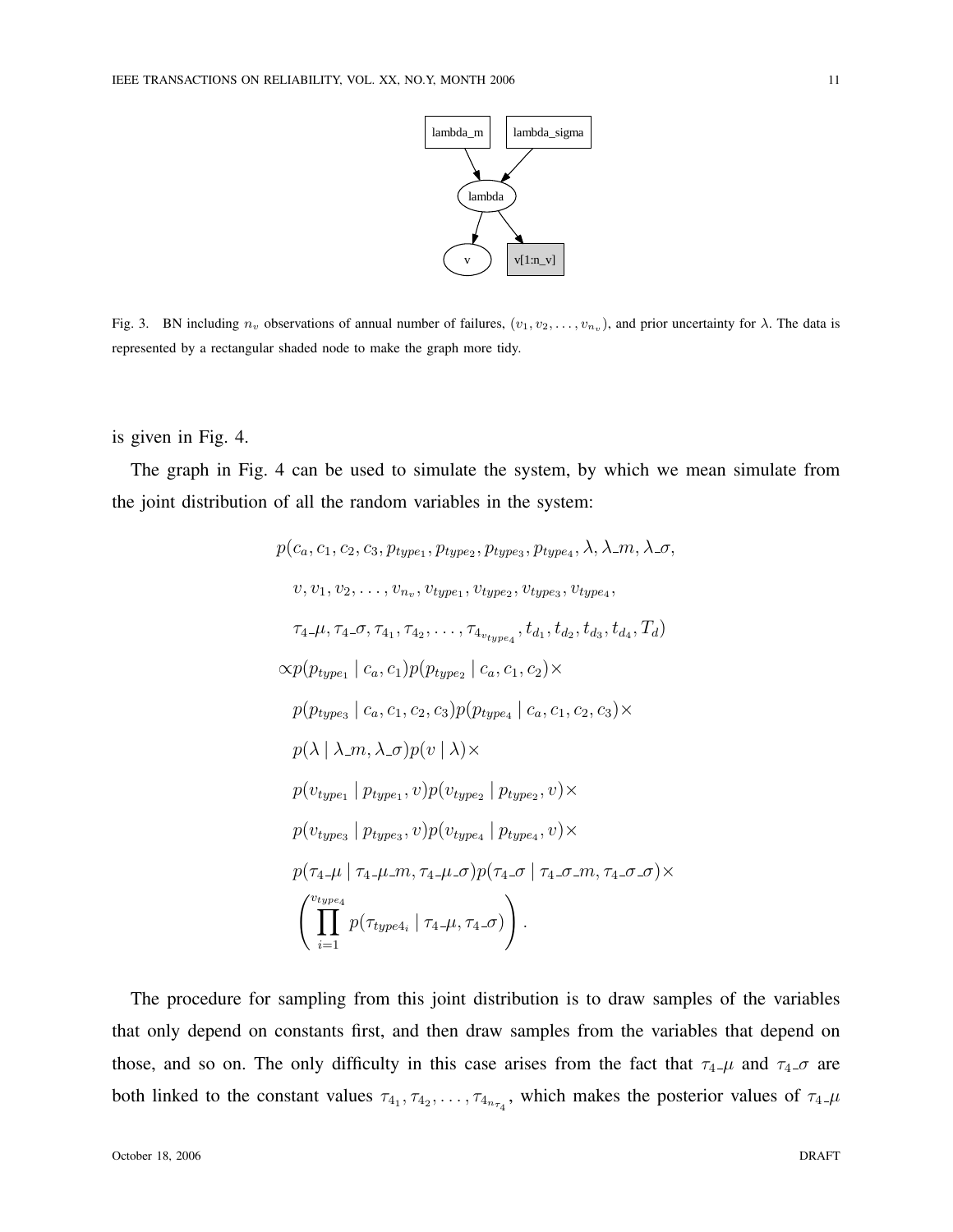

Fig. 4. The full BN for the system. The simulation method to determine the predictive distribution is relatively straightforward to identify once this graph is defined. Notice that the graph does not specify the distributions of individual variables, making it easier to change distributions for different systems or due to new information.

and  $\tau_4$  *σ* dependent. This means that the posterior distribution  $p(\tau_4 \mu, \tau_4 \sigma)$  is inseparable and both variables must be sampled simultaneously. The approach we used was Gibbs sampling [15], sampling from the conditional distributions  $p(\tau_4 \mu | \tau_4 \sigma)$  and  $p(\tau_4 \mu | \tau_4 \sigma)$  in turn.

Priors for  $\lambda$ ,  $\tau_4$ - $\mu$  and  $\tau_4$ - $\sigma$  are assumed to be Normal distributions truncated to the positive real line. Prior for the coverage factors  $c_a$ ,  $c_1$ ,  $c_2$ , and  $c_3$  are assumed to be beta distributions with parameters  $\alpha_j$  and  $\beta_j$ ,  $j = 1, ..., k$ . The variables  $v_{type_1}, ..., v_{type_4}$  are assumed to be multinomially distributed given the parameters  $p_{type_1}, \ldots, p_{type_4}$  and sample size v. The rest of the variables can be determined functionally from these. The required parameter values for the prior distributions are given in Table II. The values of the prior parameters are derived from the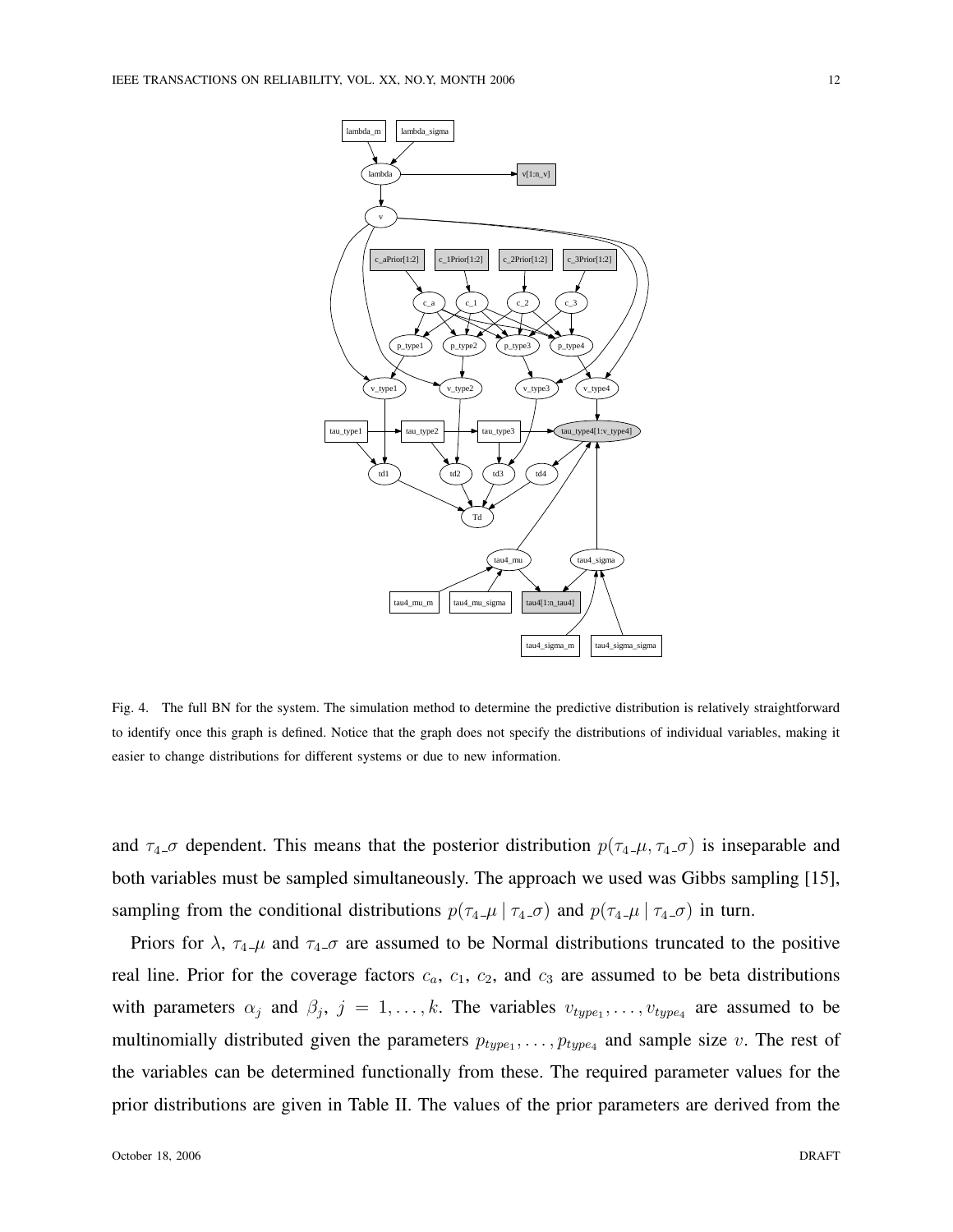## values used in [2].

#### TABLE II

#### PRIOR PARAMETERS

| Parameter                                 | Value          | Parameter        | Value |
|-------------------------------------------|----------------|------------------|-------|
| $\lambda_m$                               | 8              | $ca_{\alpha}$    | 9     |
| $\lambda$ <sub>-<math>\sigma</math></sub> | $\overline{2}$ | $ca_{\beta}$     | 1     |
| $\tau_4$ _ $\mu$ _ $m$                    | 240            | $c_{1_{\alpha}}$ | 9     |
| $\tau_4$ _ $\mu$ _ $\sigma$               | 20             | $c_{1_{\beta}}$  | 1     |
| $\tau_4$ _ $\sigma$ _ $m$                 | 20             | $c_{2_\alpha}$   | 9     |
| $T_4 \_\sigma \_\sigma$                   | 10             | $c_{2\beta}$     | 1     |
| $\tau_1$                                  | $\overline{2}$ | $c_{3_\alpha}$   | 99    |
| $\tau_2$                                  | 5              | $c_{3_\beta}$    | 1     |
| $\tau_3$                                  | 7              |                  |       |

To generate data, ten observations of failures per year were simulated from a Poisson distribution with  $\lambda = 8$ . Also, observations of repair times of recovery level 4 were simulated from a Normal distribution, truncated on the positive real line, with a mean of 240 and a standard deviation of eight.

The predictive distribution of downtime  $T_d$  over one year, simulated from  $L = 10000$  runs, is displayed in Fig. 5. The density functions in Fig. 5 and Fig. 7 are estimated using Gaussian kernels.

The multi-modal shape of the probability density function (pdf) is caused by the length of time it requires to do a manual repair, and each peak corresponds to a different number of manual repairs. The graph is highly skewed; the mean value of  $T_d$  is 198 minutes and the median downtime is 20 minutes. This corresponds to a predicted mean availability of 0.9996252 and a predicted median availability of 0.999962.

Further features of the system may be established using the simulation of the joint posterior distribution. For example, it might be useful to know the distribution of failures when the downtime is greater than 300 minutes, in order to determine which failure types are causing the most extreme losses of availability. This can be found by selecting all the simulated samples with  $T_d > 300$  and analysing the distribution of the other variables in those samples. Summary statistics are given for the downtimes due to each type of failure in Table III. In some years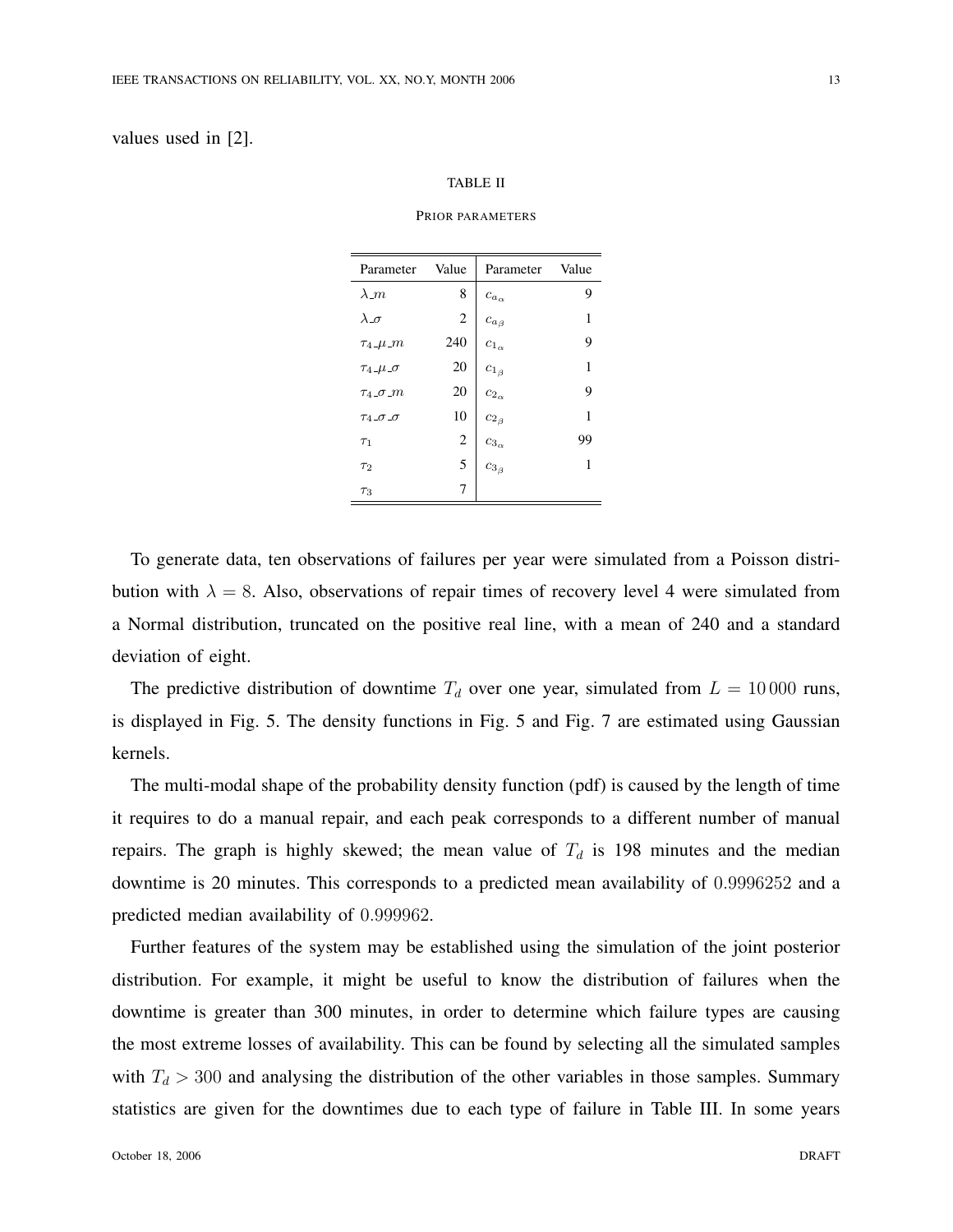

# **Prediction Density of System Downtime Td with Variable Manual Repair Time**

Fig. 5. The predictive distribution for downtime of the system over one year.

no failures occur so the minimum downtime is zero. No failures of types 2, 3, or 4 occur in more than half of the system years so the median values for  $t_{d_2}$ ,  $t_{d_3}$  and  $t_{d_4}$  are zero. Summary statistics are given for the downtimes due to each type of failure when downtime  $T_d$  is greater than 300 minutes in Table IV. From Tables III and IV it is clear that the main cause of loss of availability is due to the manual repairs.

## TABLE III

DISTRIBUTION OF MINUTES/YEAR FOR EACH TYPE OF DOWNTIME.

|           | 2.5% Percentile | Median | Mean  | 97.5% Percentile |
|-----------|-----------------|--------|-------|------------------|
| $t_{d_1}$ | 2               | 12     | 12.85 | 24               |
| $t_{d_2}$ | 0               | 0      | 4.473 | 21               |
| $t_{d_3}$ | 0               | 0      | 0.977 | 14               |
| $t_{d_4}$ | 0               | $_{0}$ | 197.3 | 934              |

It is important to know not just an estimate of the expected downtime of one system over one year, but an idea of the variation in the predicted distribution. We can calculate prediction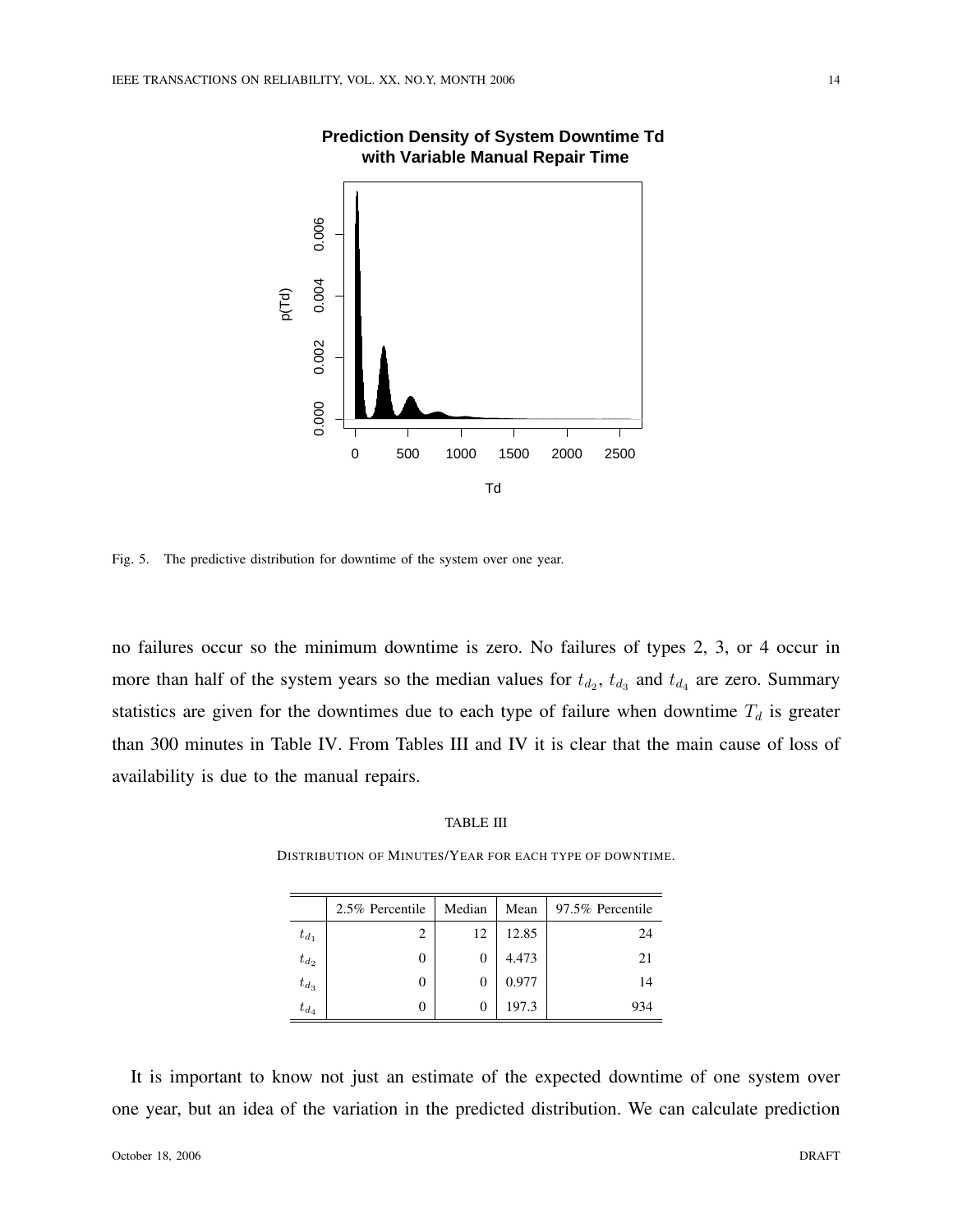| вı |  |
|----|--|
|----|--|

DISTRIBUTION OF MINUTES/YEAR FOR EACH TYPE OF DOWNTIME  $T_d > 300$ .

|           | 2.5% Percentile | Median | Mean  | 97.5% Percentile |
|-----------|-----------------|--------|-------|------------------|
| $t_{d_1}$ | $\overline{c}$  | 12     | 12.24 | 24               |
| $t_{d_2}$ | 0               | 0      | 4.534 | 21               |
| $t_{d_3}$ | 0               | 0      | 1.027 | 14               |
| $t_{d_A}$ | 244.2           | 528    | 615   | 1325             |

intervals for  $T_d$  by ordering the simulated values of  $T_d$  and taking percentiles. For example, the fifth and ninety-fifth percentile of the simulated sample give us a 90% prediction interval. For this data, the 90% prediction interval is [8, 804].

## VII. DECISION MAKING UNDER UNCERTAINTY

Having the joint probability distribution of all the variables that describe the availability of our system is not necessarily the goal of an analysis. Often, the objective of this type of analysis is to gain the ability to make decisions about the system. Here we use decision theory, the natural partner to Bayesian statistical methods for decision making under uncertainty [16]. This requires us to specify a function, the utility function, that describes the worth of different outcomes of a decision to us. The outcome depends on unknown quantities. We take the action that maximises expected utility. The outcome is often monetary. Here we give two examples.

For a set of outcomes x, a utility function is a map  $U: x \to \mathbb{R}$ , mapping each outcome to a value on the real line. As an example, consider offering a customer a warranty policy stating penalties to be paid depending on the performance of the system over the first year of use. Suppose if the downtime is greater than 600 minutes a penalty is paid to the customer of  $$200 + (T_d - 600) \times $10$ , if the downtime is between 400 and 600 minutes a penalty of \$200 is paid, and if the downtime is less than 400 minutes no penalty is paid. The cost of the warranty policy can be represented by the utility function

$$
U(T_d) = -200(H(T_d - 400) - H(T_d - 600))
$$

$$
- H(T_d - 600)(200 + 10(T_d - 600)),
$$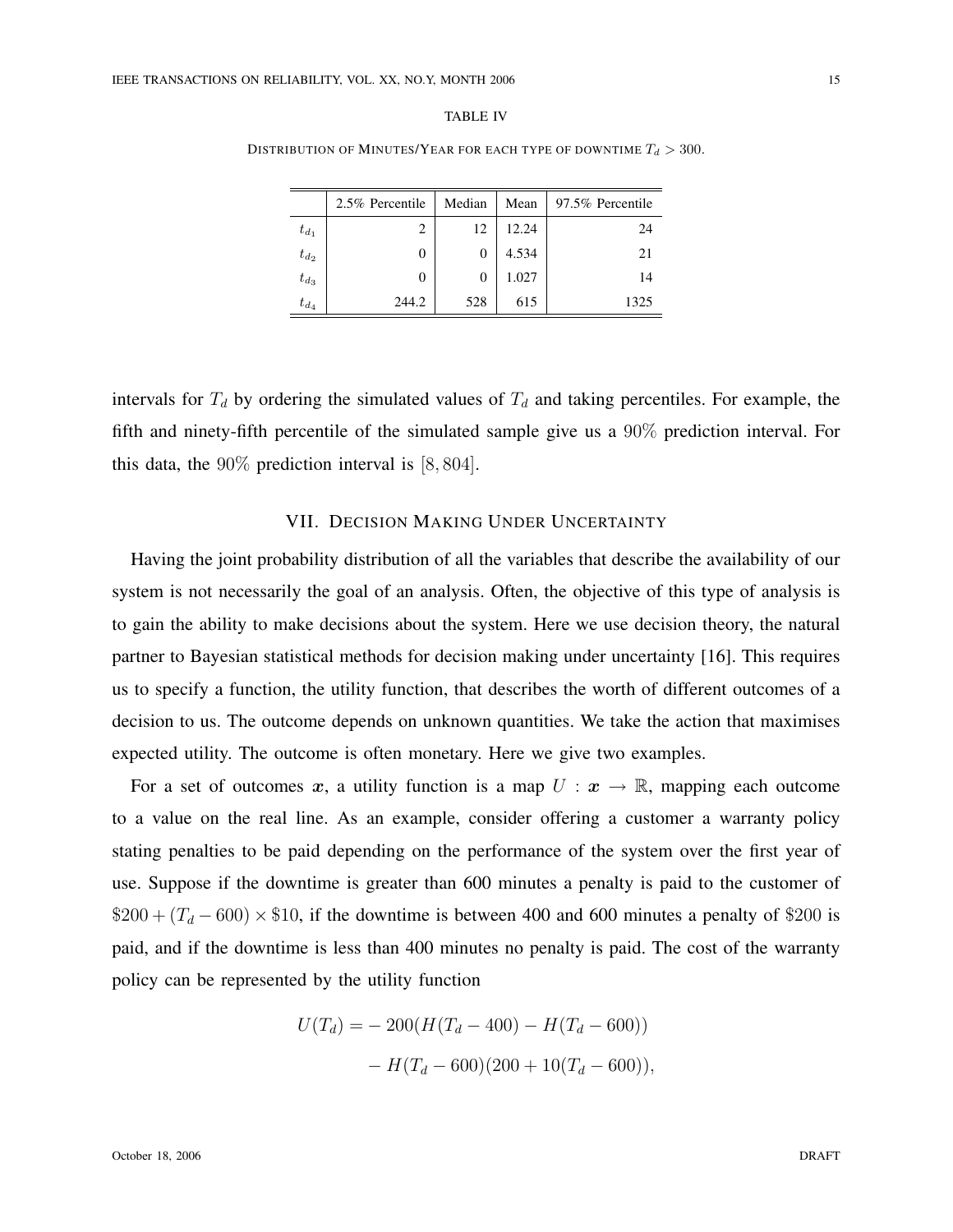where  $H(\cdot)$  is the Heaviside function. Fig. 6 shows a picture of the return from the warranty policy plotted against different values of  $T_d$ .



Fig. 6. The warranty policy depends on the observed downtime over the first year of use of the system with the function  $U(T_d) = -200(H(T_d - 400) - H(T_d - 600)) - H(T_d - 600)(200 + 10(T_d - 600)).$ 

The results of the simulation of  $T_d$  are used to determine the expected financial cost of the warranty policy after one year. If the simulation contains  $L$  samples, the expected cost can be calculated as

$$
\frac{\sum_{i=1}^{L} U(T_{d_i})}{L}.
$$
\n(8)

Suppose that there is a more expensive way to manually repair the system that always takes 150 minutes and costs \$100 per repair. The BN can be adjusted with this information, and, in conjunction with the utility function, can be used to determine if it is of value to always implement this alternative more expensive manual repair. This action is a simplification of the BN, reducing the set of parents of  $\tau_{type_4}$  to  $\{\tau_{type_3}, v_{type_4}\}.$ 

The simulated pdf of the predicted downtime for the system with fixed manual repair times is displayed in Fig. 7. The multi-modal structure of the predictive distribution is similar to that of the system with variable manual repair time, but the modes are closer together.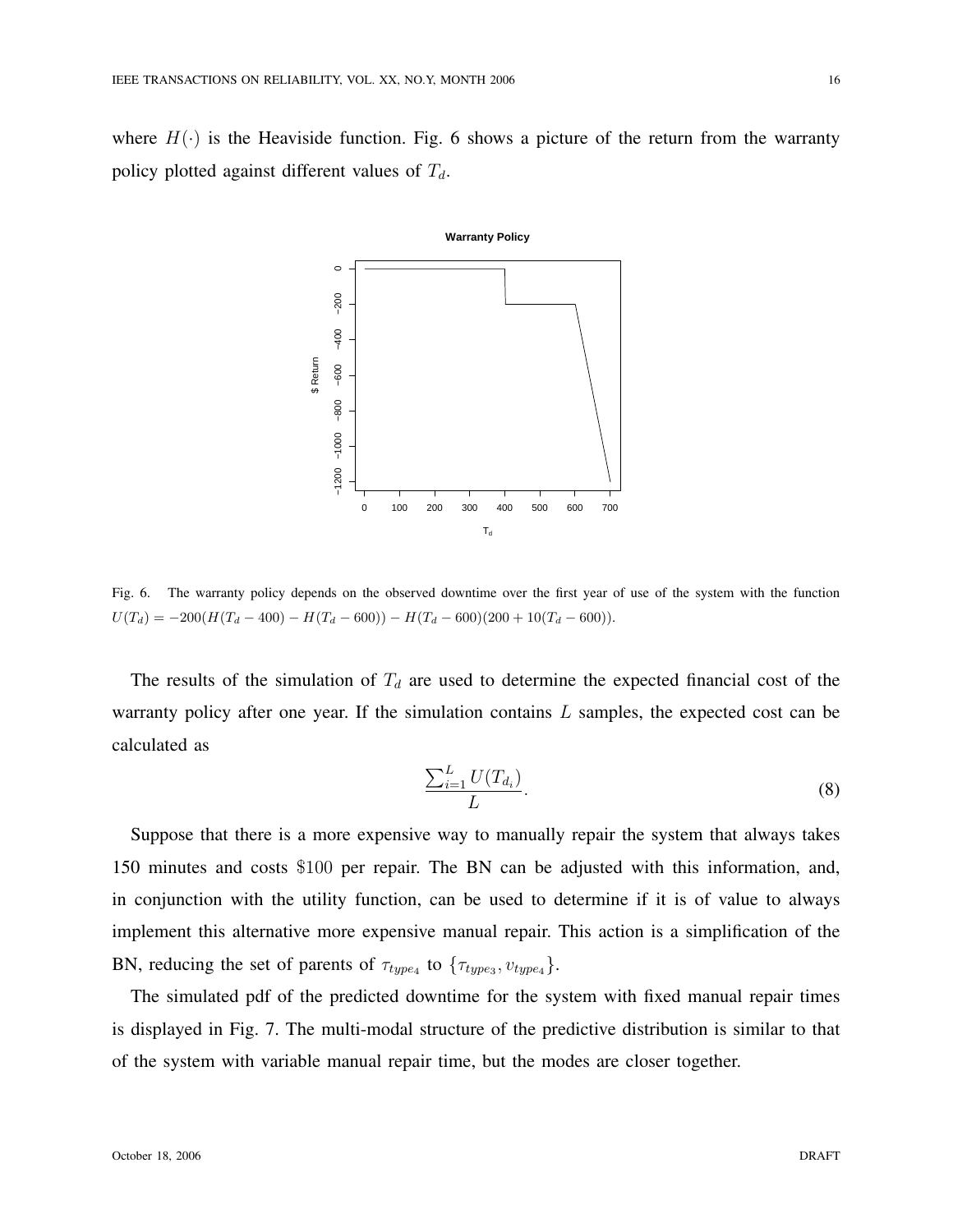

# **Prediction Density of System Downtime Td with Fixed Manual Repair Time**

Fig. 7. Histogram of the predicted downtime distribution of the system with fixed manual repair time.

The expected utility of the system with variable repair time is

$$
\sum_{i=1}^{L} \frac{U(T_{d_i})}{L} = -\$329.
$$

The cost of the system with fixed manual repair times must take into account the costs of the individual repair times. Calculations like this are straightforward from simulated data. The expected financial return for the system with fixed manual repair times is

$$
\sum_{i=1}^{L} \frac{U(T_{d_i}) - 100v_{type_{4_i}}}{L} = -\$40.
$$
\n(9)

Therefore, fixing the manual repair time to 150 minutes at an extra cost of \$100 per repair gives a reduction in expected cost of the warranty policy of \$289 compared to using the variable, less expensive, manual repair.

# *A. Continuous Decision Space*

Another interesting challenge is to optimise the warranty policy. Maintaining the same overall shape of the original warranty function, we can parameterise the utility function using the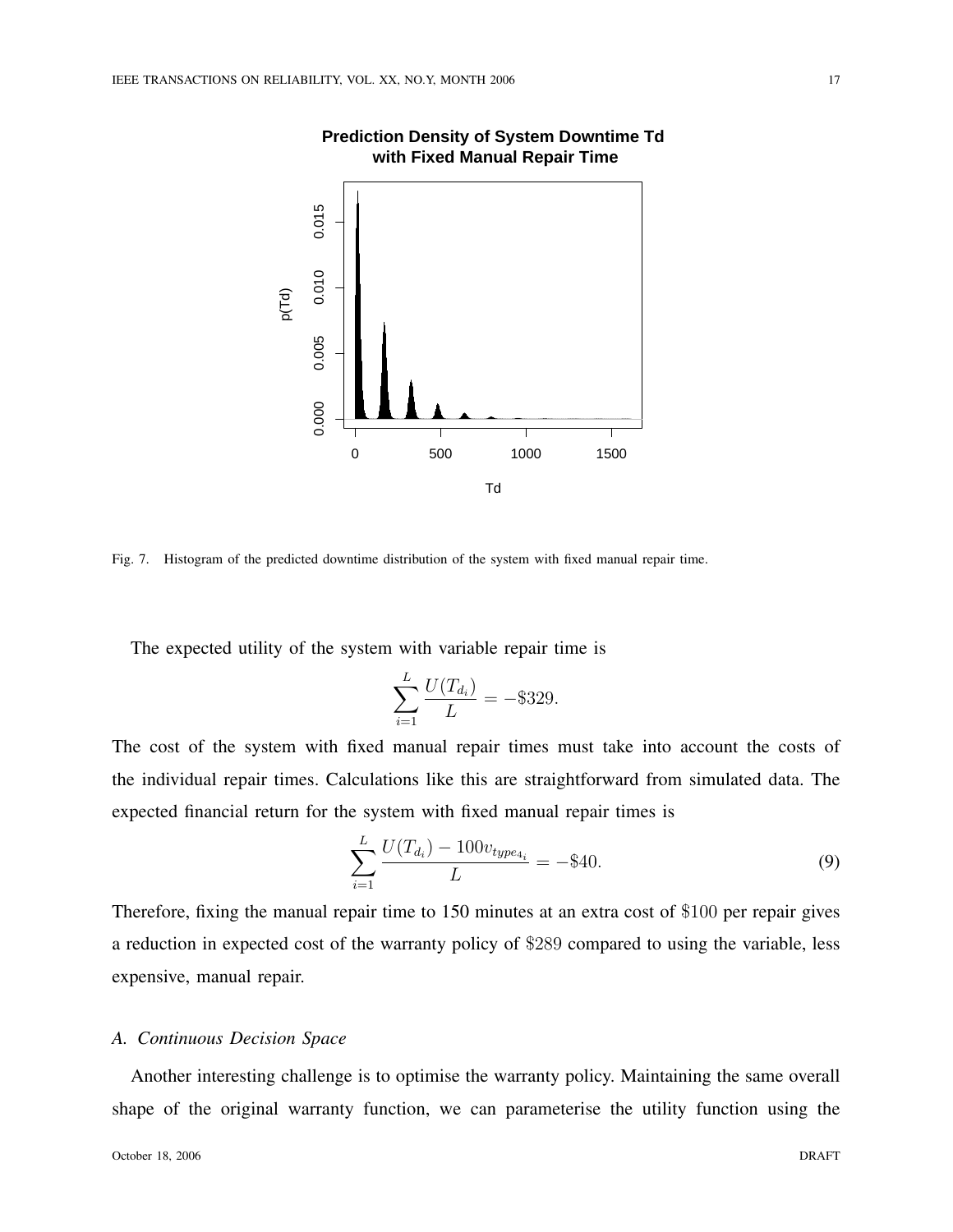parameters  $p$ ,  $t_1$ ,  $t_2$  and  $s$  as

$$
U(T_d, v_{type4}, p, t_1, t_2, s) = -p(H(T_d - t_1) - H(T_d - t_2))
$$

$$
-H(T_d - t_2)(p + s(T_d - t_2)) - 100v_{type4}.
$$

We wish to maximise the expected utility of a change of warranty over the four-dimensional parameter space of p,  $t_1$ ,  $t_2$  and s, where  $p$ ,  $t_1$ ,  $t_2$ ,  $s \in [0, \text{inf})$  and  $t_1 < t_2$ . A new utility function must be set up to take into account the effect on sales that a change of warranty will have. Let  $B = 1$  be the event that a customer buys the system and  $B = 0$  be the event that a customer does not buy the system. If  $B = 1$  then the product is sold for a profit P and incurs a cost  $U(T_d, v_{type4}, p, t_1, t_2, s)$ , whereas if  $B = 0$  then nothing happens and the profit/loss is 0. The expected utility, taking expectation with respect to  $B$ , is then

$$
R(T_d, v_{type_4}, P, p, s, t_1, t_2) =
$$
  

$$
p(B = 1)(P + U(T_d, v_{type_4}, p, t_1, t_2, s))
$$

Our objective is to maximise the expectation of  $R(T_{d_i}, v_{type_{4_i}}, P, p, s, t_1, t_2)$ , over the parameters  $p$ ,  $t_1$ ,  $t_2$  and  $s$ ,

$$
E[R(T_{d_i}, v_{type_{4_i}}, P, p, s, t_1, t_2)]
$$
  
=  $E[p(B = 1)(P + U(T_{d_i}, v_{type_{4_i}}, p, t_1, t_2, s))]$   
=  $p(B = 1)(P +$   
 $\int U(T_{d_i}, v_{type_{4_i}}, p, t_1, t_2, s))p(T_d, v_{type_4}) dT_d dv_{type_4}.$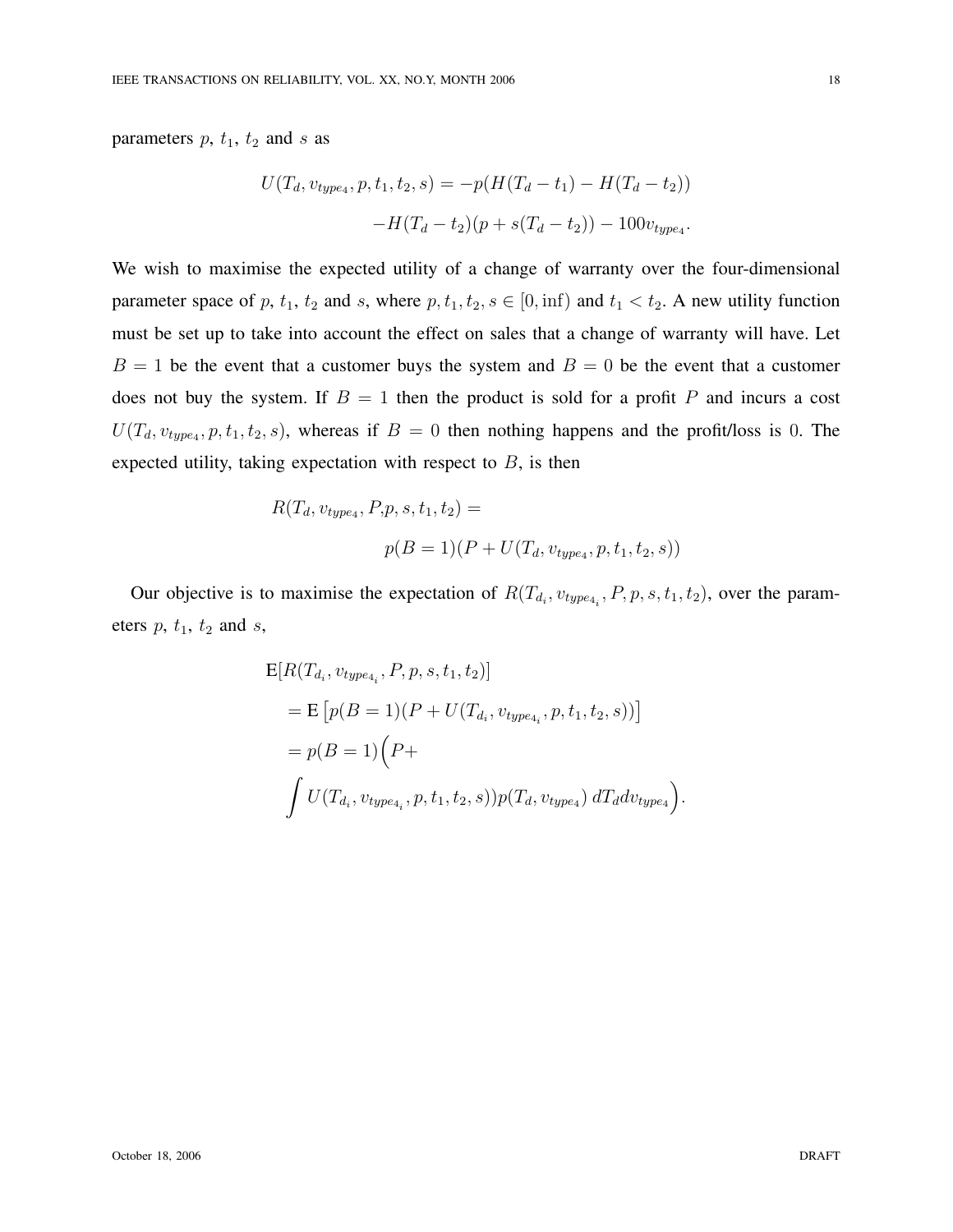The term  $E[U(T_{d_i}, v_{type_{4_i}}, p, s, t_1, t_2)]$ ¤ simplifies to

$$
E[-p(H(T_d - t_1) - H(T_d - t_2))
$$
  
\n
$$
- H(T_d - t_2)(p + s(T_d - t_2)) - 100v_{type_4}]
$$
  
\n
$$
= - E[p(H(T_d - t_1) - H(T_d - t_2))]
$$
  
\n
$$
- E[H(T_d - t_2)(p + s(T_d - t_2))]
$$
  
\n
$$
- E[100v_{type_4}]
$$
  
\n
$$
= p \times p[t_1 < T_d < t_2]
$$
  
\n
$$
- (p - st_2) \times p[T_d > t_2]
$$
  
\n
$$
- s \times E[T_d H(T_d - t_2)]
$$
  
\n
$$
+ 100 \times E[v_{type_4}]
$$
  
\n
$$
= p \times p[t_1 < T_d < t_2]
$$
  
\n
$$
- (p - st_2) \times p[T_d > t_2]
$$
  
\n
$$
+ s \times E[T_d | T_d > t_2]
$$
  
\n
$$
+ 100 \times E[v_{type_4}].
$$

We assume here that  $p(B = 1)$  will take a logistical shape of the form

$$
p(B = 1) = \frac{1}{1 + e^{-\alpha - \beta_1 p - \beta_2 t_1 - \beta_3 t_2 - \beta_4 s}}.
$$

Data from customer surveys or past sales experience with warranties will allow estimation of  $\alpha$ and the  $\beta_i$ .

Hence, we must find

$$
\arg \max_{p,t_1,t_2,s} \left( \frac{1}{1 + e^{-P + Q(E[T_d], p, t_1, t_2, s)}} \times \left( p \times p \left[ t_1 < T_d < t_2 \right] \right. \\ \left. \qquad \qquad \times \left( p \times p \left[ t_1 < T_d < t_2 \right] \right. \\ \left. \qquad \qquad \left. \qquad \right. \left. \left. \left( T_d \right| T_d > t_2 \right] \right. \right. \\ \left. \qquad \qquad \left. \qquad \qquad \right. \left. + 100 \times E\left[ v_{type_4} \right] \right) \right) .
$$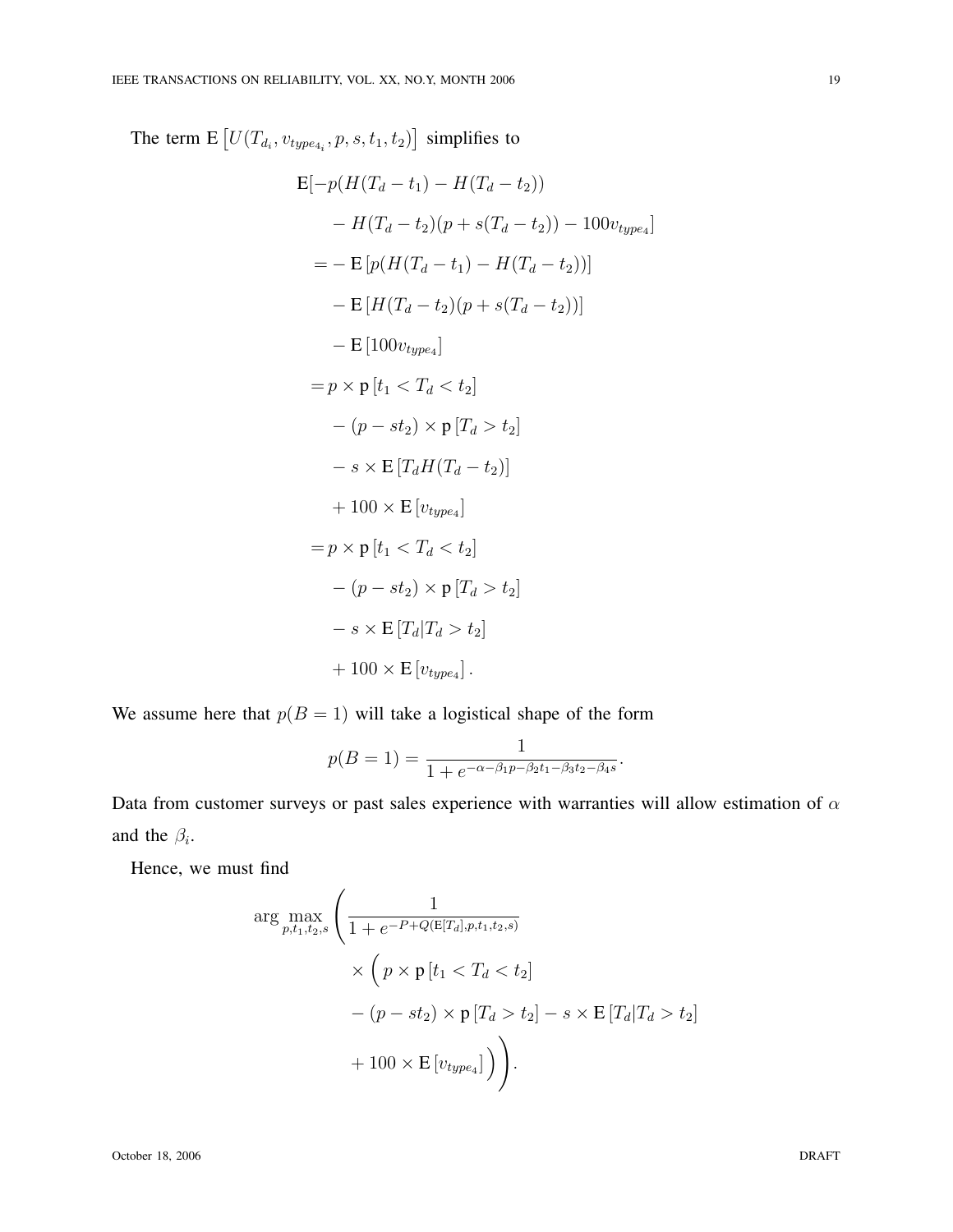We do not have to re-run the simulation of the BN for the optimisation problem. Let  $P = 1000$ ,  $\alpha = 2$ ,  $\beta_1 = 0.000008$ ,  $\beta_2 = \beta_3 = -0.00175$  and  $\beta_4 = 0.014$ . Searching the parameter space of  $p, t_1, t_2$  and s, using the optim function in R, we get

$$
p = 263.33
$$
  
\n $t_1 = 244.77$   
\n $t_2 = 244.77$   
\n $s = 18.12$   
\n $S(p, t_1, t_2, s) = 0.09$   
\n $E[U(T_{d_i}, v_{type_{4_i}}, p, s, t_1, t_2)] = -265.36$ 

Without incorporating uncertainty into our model we would only get an estimate of expected downtime, rather than the predictive distribution of downtime. The expected downtime for the system, calculated as the mean of the predicted downtimes  $T_d$ , is equal to 215 minutes, which has zero penalty under the warranty policy. The expected cost of the downtime is greater than the cost of the expected downtime because the former weights downtimes by importance. This is a clear advantage of the modelling approach used here.

## VIII. DISCUSSION AND CONCLUSIONS

It is a common practice in mathematically modelling system to return a constant output parameter for different values of the input parameters. In this paper we used prior distributions to fully specify our knowledge about the state of each parameter before calculating the model. It is then shown how this knowledge can be updated using available data.

The approach to applying the BN used here was based on simulation rather than the explicit calculation of joint probability distributions. In practice, as the complexity of the system being modelled increases, and as it is desirable to model the behaviour of the system as closely as possible, it is rare that explicit formulae for the joint probability distribution can be calculated. For more complex systems, the speed of the simulation can become important and it becomes useful to spend more effort choosing prior distributions that fit together mathematically. For evaluating the comparative utility of a large set of actions, however, it is always possible to run the network for each outcome in parallel on different machines.

The disadvantages of our approach is that it is dependent on information from domain experts whose time is generally valuable, and that the computation time for simulations may become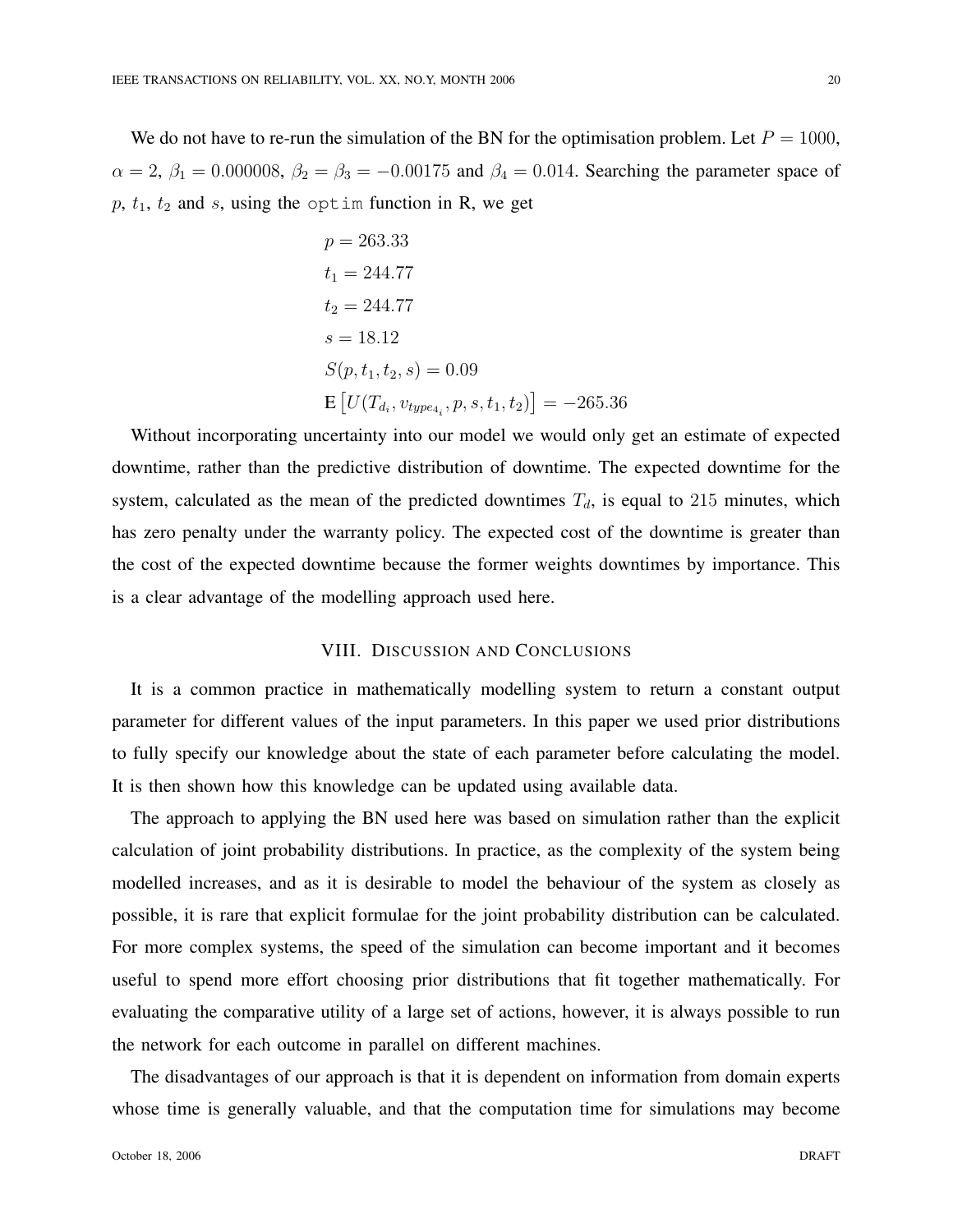expensive. It can also be difficult to specify a utility function. However, the coherent aggregation of all available information and expertise is the only way to optimally make business decisions.

The BN approach offers an elegantly straightforward method of propagating uncertainty due to system variation, uncertainty due to lack of information, and information due to expert knowledge and data through a mathematical model. As has been shown here, the bulk of the work in simulating the joint probability distribution of the variables that model a system is in specifying the pairwise links between the variables, and the local conditional distributions. A possible extension to the approach in this paper would be to use continuous-time Bayesian networks (CTBNs) [5]. Further extensions will be made to incorporate cost of data collection and continuous decision spaces, potentially using the method of sampling the decision space in [17].

## **REFERENCES**

- [1] G. Hughes-Fenchel, "A flexible clustered approach to high availability," in *27th Annual International Symposium on Fault-Tolerant Computing, FTCS-27*, Seattle, Washington, Jun.
- [2] S. A. Vilkomir, D. L. Parnas, V. B. Mendiratta, and E. Murphy, "Availability evaluation of hardware/software systems with several recovery procedures," *Proc. 29th IEEE Annual International Computer Software and Applications Conference, Edinburgh, Scotland*, Jul. 2005.
- [3] ——, "Segregated failures model for availability evaluation of fault-tolerant systems," in *Proc. 29th Australasian Computer Science Conference (ACSC 2006)*, vol. 48, Tasmania, Hobart, Australia, Jan. 2006, pp. 55–61.
- [4] L. Lauritzen, Steffen, *Graphical Models*, 2nd ed., ser. Oxford Statistical Science Series. New York: Oxford University Press Inc., 1998.
- [5] H. Boudali and J. Dugan, "A continuous-time bayesian network reliability modeling, and analysis framework," *IEEE Transactions on Reliability*, vol. 55, no. 1, pp. 86–97, Mar. 2006.
- [6] A. Helminen, "Reliability estimation of safety-critical software-based systems using bayesian networks," Radiation and nuclear safety authority of Finland (STUK), Tech. Rep., 2001. [Online]. Available: http://www.stuk.fi/julkaisut/tr/ stuk-yto-tr178.pdf
- [7] M. Hiirsalmi, "Method feasibility study: Bayesian networks," VTT Information Technology, Tech. Rep., 2000. [Online]. Available: http://virtual.vtt.fi/inf/julkaisut/muut/2000/rr2k29-c-ww-feasib.pdf
- [8] B. Littlewood, L. Strigini, and D. Wright, "Assessing the reliability of diverse fault-tolerant systems," in *Proc. INucE International Conference on Control and Instrumentation in Nuclear Installations*, Bristol, UK, 2000.
- [9] ——, "Examination of bayesian belief network for safety assessment of nuclear computer-based systems," DeVa, City University, London, Tech. Rep., 1998. [Online]. Available: http://www.csr.city.ac.uk/people/lorenzo.strigini/ls.papers/ DeVa BBN reports/DeVaTR70 year3.5a/DeVaTR70.pdf
- [10] S. L. Lauritzen and N. A. Sheehan, "Graphical models for genetic analyses," *Statistical Science*, vol. 18, no. 4, pp. 489–514, 2003.